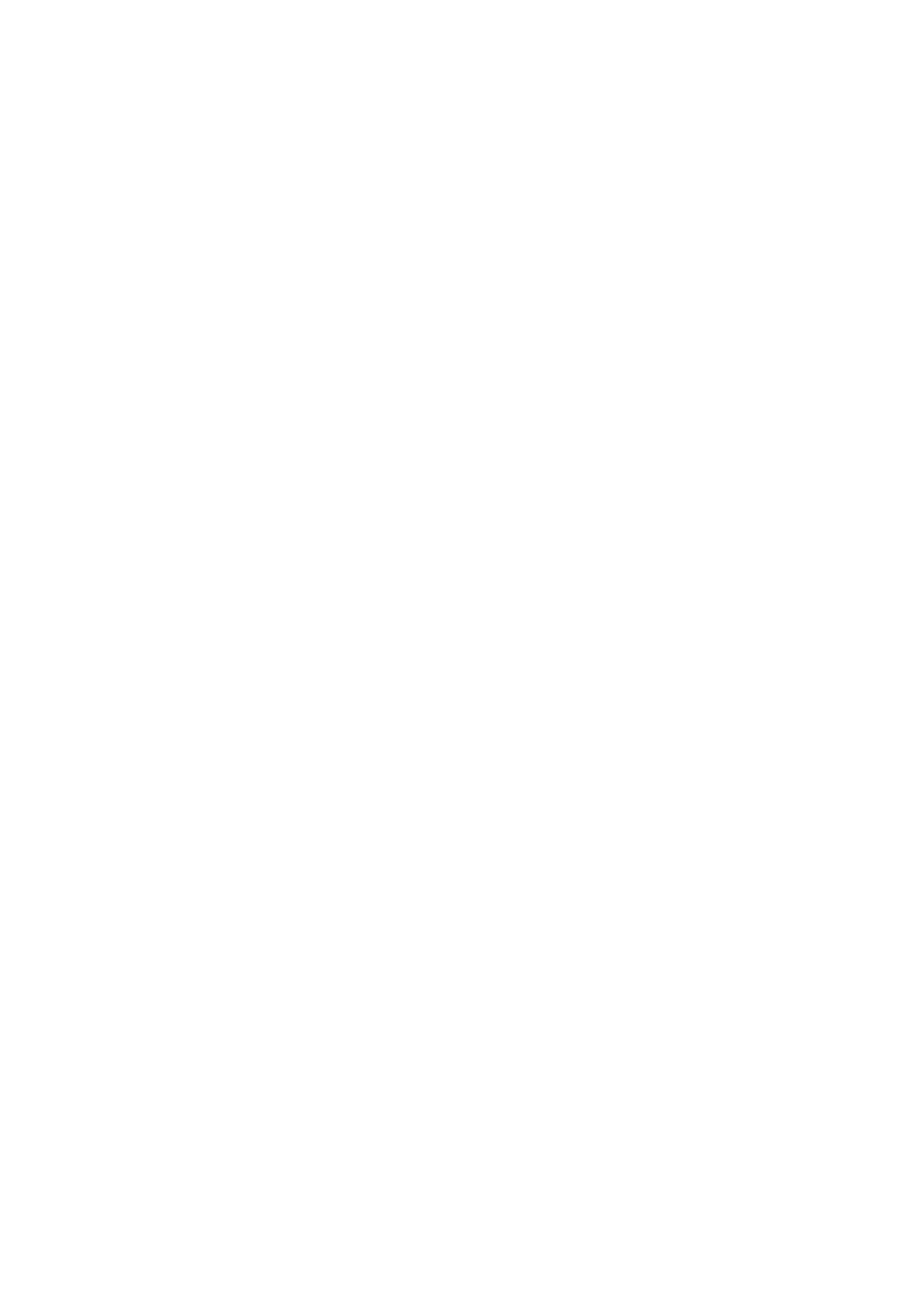#### 846-SYS/161

Godkjent Kjeller 12. august 2004

Jan Erik Torp Avdelingssjef

#### **EXPERIENCES WITH VECTURA**

NILSEN Terje, BAKKEN Bjørn T

FFI/RAPPORT-2003/01519

**FORSVARETS FORSKNINGSINSTITUTT Norwegian Defence Research Establishment**  Postboks 25, 2027 Kjeller, Norge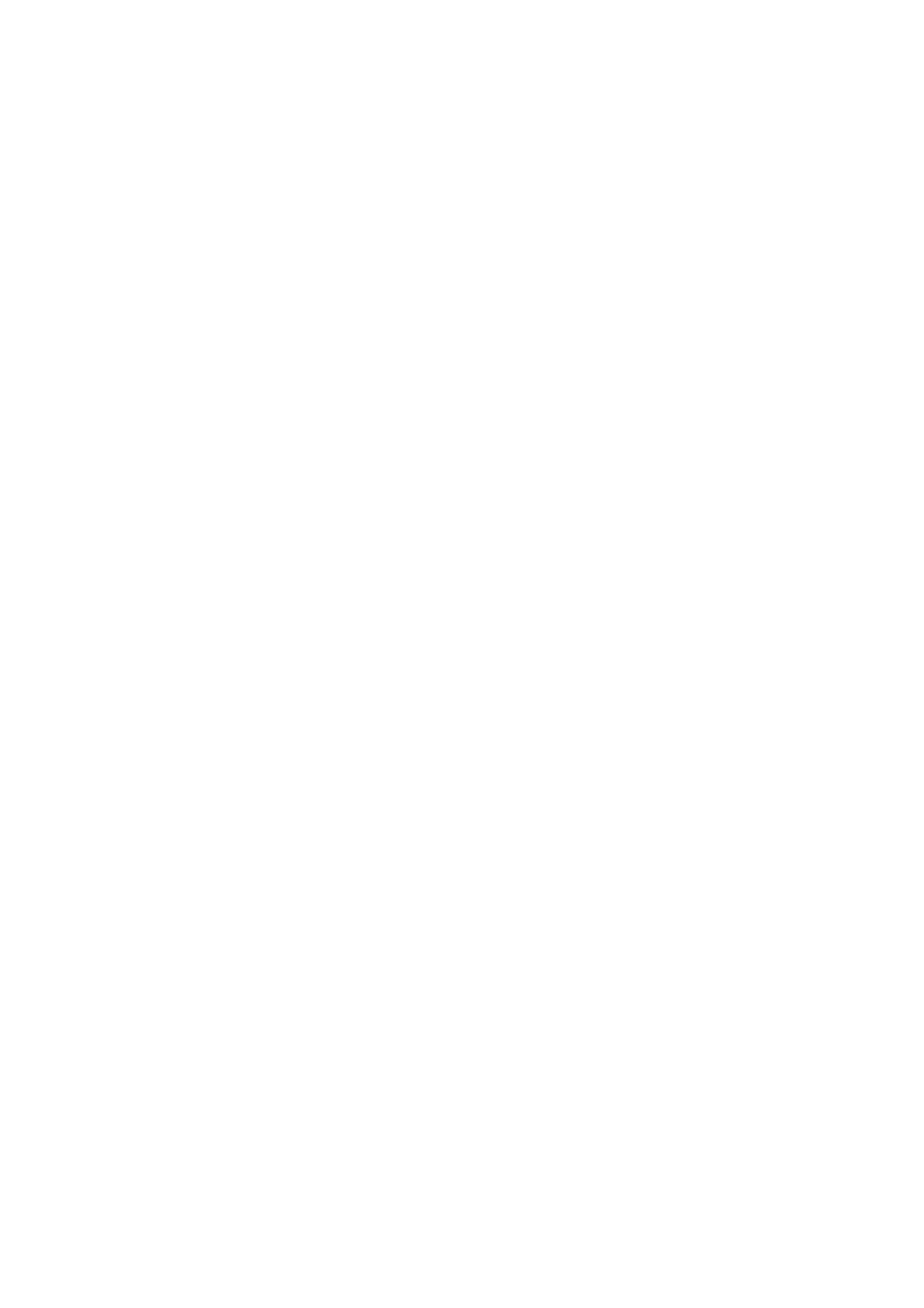| <b>FORSVARETS FORSKNINGSINSTITUTT (FFI)</b> | UNCLASSIFIED |
|---------------------------------------------|--------------|
| Norwegian Defence Research Establishment    |              |

#### **FORSVARETS FORSKNINGSINSTITUTT (FFI) UNCLASSIFIED**

**SECURITY CLASSIFICATION OF THIS PAGE NO-2027 KJELLER, NORWAY (when data entered) REPORT DOCUMENTATION PAGE 1) PUBL/REPORT NUMBER 2) SECURITY CLASSIFICATION 3) NUMBER OF**  FFI/RAPPORT-2003/01519 UNCLASSIFIED **PAGES 1a) PROJECT REFERENCE 2a) DECLASSIFICATION/DOWNGRADING SCHEDULE** 24 846-SYS/161 - **1200 4) TITLE**  EXPERIENCES WITH VECTURA EXPERIENCES WITH VECTURA **5) NAMES OF AUTHOR(S) IN FULL (surname first)**  NILSEN Terje, BAKKEN Bjørn T **6) DISTRIBUTION STATEMENT**  Approved for public release. Distribution unlimited. (Offentlig tilgjengelig) **7) INDEXING TERMS IN ENGLISH: IN NORWEGIAN: a)** Decision training **a)** Beslutningstrening **b)** System dynamics **b)** Systemdynamikk **c)** Logistics **c)** Logistikk **d)** Model **d)** Modell  **e) e) THESAURUS REFERENCE: 8) ABSTRACT**  This report describes Vectura; the fourth of a total of five system dynamics models in the FFI-project 846 - *Implementering av beslutningstrener (BST II)*. Vectura is a logistics model containing the following aspects: Transport, deployment, circulation, redeployment, quality, capacity and economics. The model is the key ingredient for a game where the player is making decisions as the national head of logistics in an international operation. The report gives a thorough description of the model's structure and configuration as well as describing how to make use of it in practice.

| 9) | <b>DATE</b>        | AUTHORIZED BY<br>This page only | <b>POSITION</b>      |  |  |  |  |
|----|--------------------|---------------------------------|----------------------|--|--|--|--|
|    | 2004-08-12         | Jan Erik Torp                   | Director of Research |  |  |  |  |
|    | ISBN-82-464-0869-0 |                                 | UNCLASSIFIED         |  |  |  |  |

**SECURITY CLASSIFICATION OF THIS PAGE (when data entered)**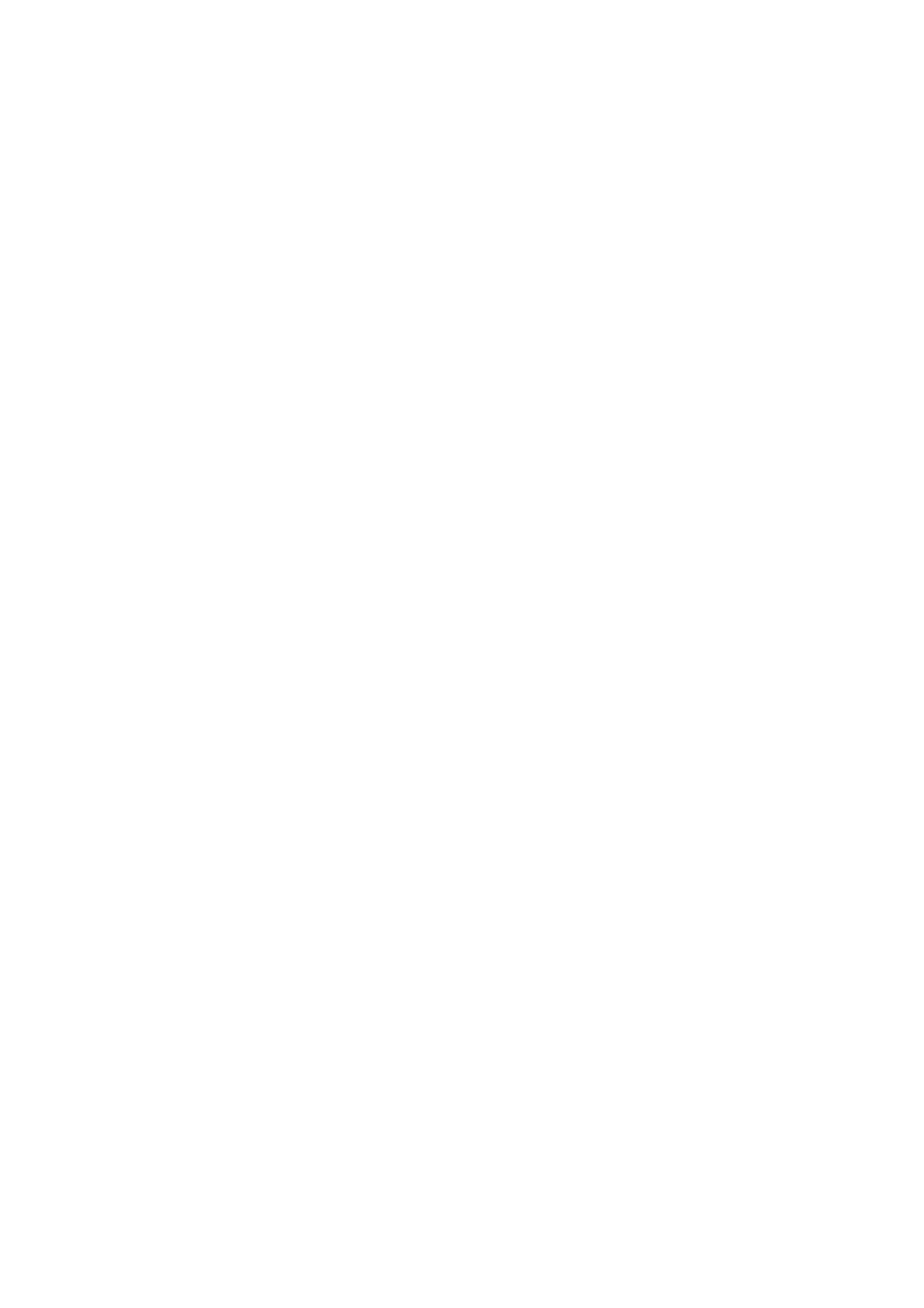**INNHOLD** 

|                                                                             |                                                                                                                                                                | <b>Side</b>                                        |
|-----------------------------------------------------------------------------|----------------------------------------------------------------------------------------------------------------------------------------------------------------|----------------------------------------------------|
| $\mathbf 1$                                                                 | <b>INTRODUCTION</b>                                                                                                                                            | 7                                                  |
| 1.1                                                                         | Abstract                                                                                                                                                       | $\overline{7}$                                     |
| 1.2                                                                         | Background                                                                                                                                                     | $\overline{7}$                                     |
| 1.3                                                                         | Development tools                                                                                                                                              | 7                                                  |
| $\overline{2}$                                                              | <b>DECISION MAKING IN COMPLEX SETTINGS</b>                                                                                                                     | 8                                                  |
| 3                                                                           | MINIMALIST DECISION TRAINING (MDT)                                                                                                                             | 8                                                  |
| 4                                                                           | DESCRIPTION OF THE VECTURA GAME                                                                                                                                | 9                                                  |
| 5                                                                           | <b>MODEL STRUCTURE</b>                                                                                                                                         | 11                                                 |
| 5.1<br>5.1.1<br>5.1.2<br>5.1.3<br>5.1.4<br>5.1.5<br>5.1.6<br>5.1.7<br>5.1.8 | The structure of the logistics model<br>Deployment<br>Consumption<br>Circulation<br>Redeployment<br>Time of transportation<br>Quality<br>Capacity<br>Economics | 11<br>12<br>12<br>13<br>13<br>13<br>13<br>13<br>14 |
| 6                                                                           | <b>USER INSTRUCTIONS</b>                                                                                                                                       | 14                                                 |
| 6.1<br>6.1.1<br>6.1.2                                                       | User interface for the planning phase<br>Decision-making in the planning phase<br>Information in the planning phase                                            | 14<br>14<br>15                                     |
| 6.2<br>6.2.1<br>6.2.2                                                       | User interface for the operation phase<br>Decision-making in the operation phase<br>Information in the operation phase                                         | 16<br>16<br>17                                     |
| 7                                                                           | A PROTOTYPE TEST OF VECTURA                                                                                                                                    | 21                                                 |
| 7.1                                                                         | Suggested improvements                                                                                                                                         | 22                                                 |
| 8                                                                           | <b>CONCLUSIONS</b>                                                                                                                                             | 23                                                 |
| Literature                                                                  |                                                                                                                                                                | 24                                                 |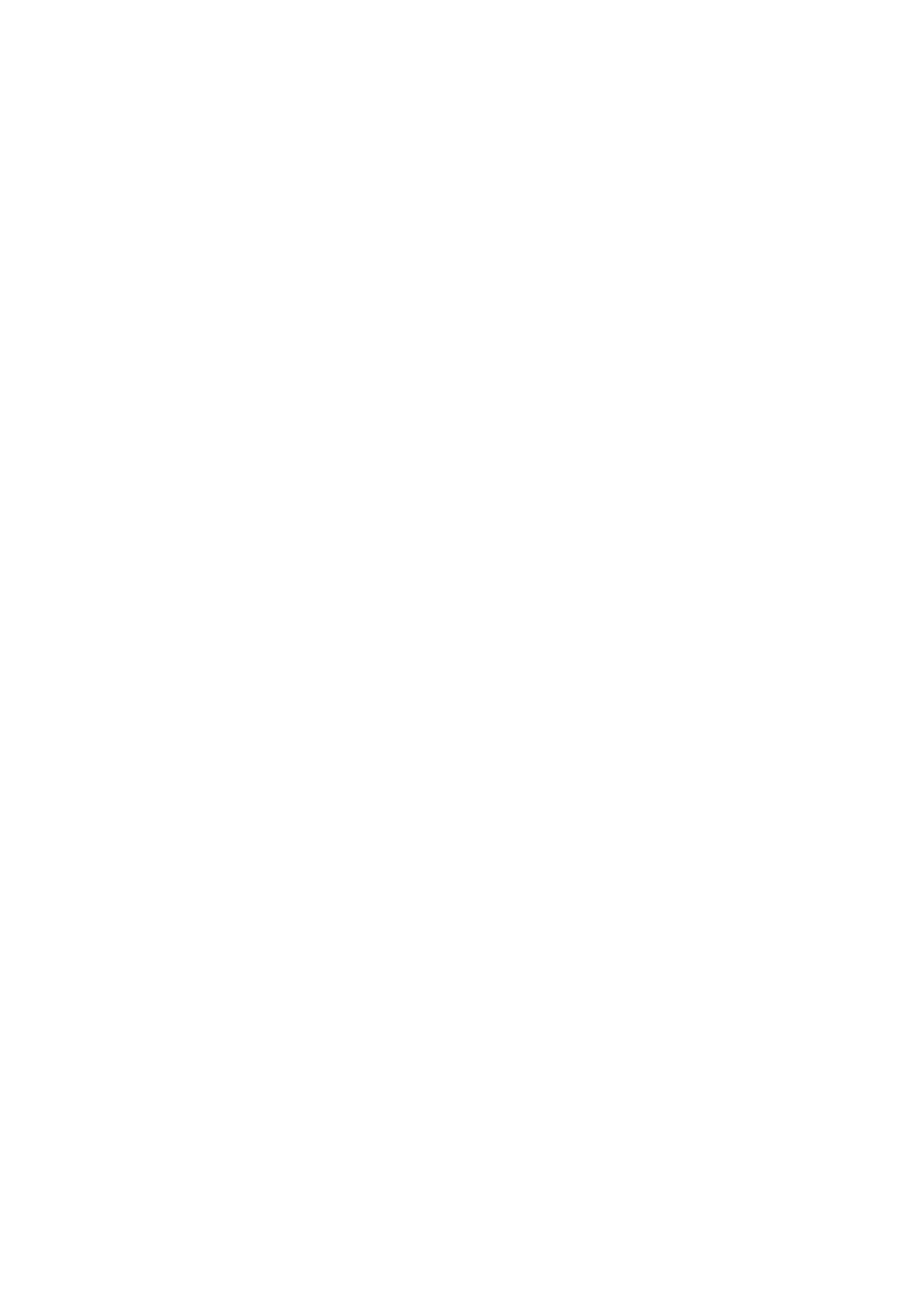## <span id="page-8-0"></span>**EXPERIENCES WITH VECTURA**

#### **1 INTRODUCTION**

#### **1.1 Abstract**

This report describes Vectura; the fourth of a total of five system dynamics models in the FFIproject 846 - Implementering av beslutningstrener / Implementing decision training (BST II). Vectura is a logistics model containing the following aspects: Transport, deployment, circulation, redeployment, quality, capacity and economics. The model is the key ingredient for a game where the player is making decisions as the national head of logistics in an international operation. The report gives a thorough description of the model's structure and configuration as well as describing how to make use of it in practice. A prototype of the model has been tested on 9 cadets specialising in logistics at the Norwegian War College (Army). The cadets report that the model is indeed relevant for the logistics discipline, and all of the cadets felt the game as very engaging.

### **1.2 Background**

The background for the current project "Implementing decision training" (FFI-project 846), and the development of individual models, is the desire to achieve more efficient and effective training for military commanders (current and future). The training context is decision making at the operational to strategic level. Each of the models within the (MDT) framework is intended to give the player an understanding of consequences that may result from taking different courses of action, and what are the critical factors to consider in a dynamic crisis or warfare situation. Furthermore, the models should inspire to and stimulate discussions around the problems and situations posed by the model.

The purpose of this report is to give a brief conceptual description of the model Vectura, as well as a review of feedback from pilot users. This information may be of help for future users – players as well as instructors – to ensure that the best possible learning outcome is attained.

#### **1.3 Development tools**

The system dynamics software Vensim DSS for Windows (from Ventana Systems, Inc.) was used to develop the simulation model and user interface. The model is single-user only, so no network support was needed.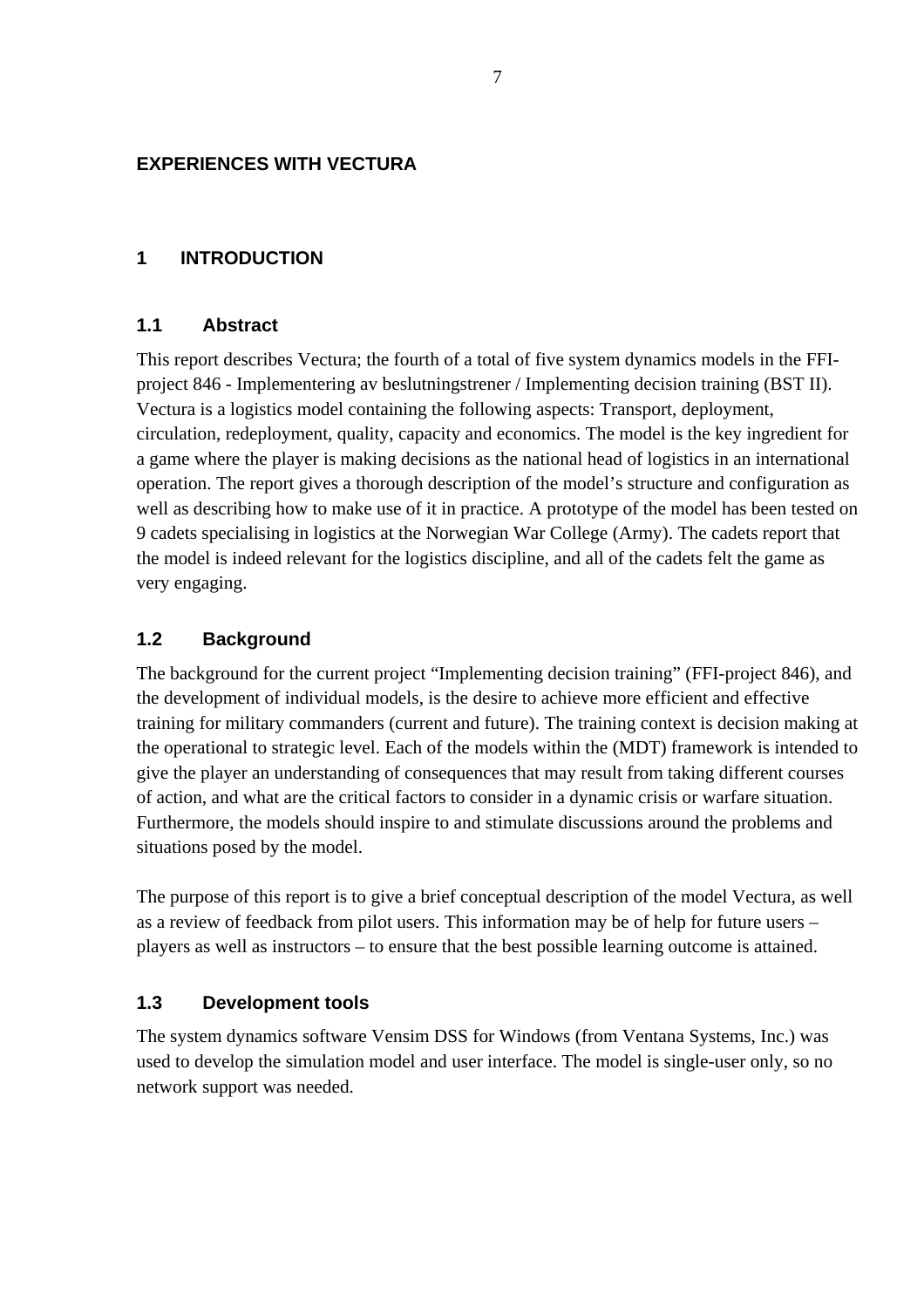# <span id="page-9-0"></span>**2 DECISION MAKING IN COMPLEX SETTINGS**

Decision-making in organizational and managerial contexts is a highly complex task. This has long been recognized (Simon, 1956; 1978). Most real-life situations require that the decision maker has acquired the skills of his profession through real-life experience. This is a far-fromtrivial demand, when decisions and their consequences are (widely) separated in time and space. Repeated instances of what might appear to be the same problem, in reality differ on important characteristics, which only contributes to the difficulties people have when it comes to make valid and robust inferences.

These difficulties are also present in the typical military staff exercise, where a higher-level combat/conflict situation is simulated. This kind of exercise requires considerable resources and takes days or weeks to conduct. Replays to investigate alternative outcomes are just too costly. However, the only "real-life" operational experience most military officers will get during their career, is what they get through more-or-less realistic exercises.

The main obstacle in contemporary development for higher-level military training seems to be the desire to achieve the greatest possible technical detail and accuracy in the simulations that are to support such training. In practice, the creation of higher-level simulations has been regarded as a problem of integrating/aggregating as many lower-level (tactical) simulations as possible, and in real time. As a consequence, development budgets "explode", and the real learning remains with the development team and the application testers.

Minimalist Decision Training (MDT), which will be described in this report, takes the opposite "angle of attack". With this approach, the simulation model focuses narrowly on the problem at hand, which (for an operational or strategic commander) is usually related to the perception and handling of dynamic dilemmas, featuring aspects such as time lags, feedback and nonlinearities. Most, if not all, of the technical detail concerning weapon platforms is just left out of the simulation model.

# **3 MINIMALIST DECISION TRAINING (MDT)**

A minimalist decision trainer (MDT) is a very simple and pedagogically designed simulationsupported system for use in the training of higher-level commanders (both existing and to-be). The training focus is to build and rehearse the commander's ability to quickly form a mental image of a combat/conflict situation, and to intuitively comprehend what are the likely combined outcomes of the inherent dynamics governing the situation, and the decisions made to act upon the situation. This ability is required when it comes to making rapid decisions of high quality – essential for achieving success in (over-)complex and "dramatic" situations.

MDT is aimed at putting a commander or the command group in charge of own logistics and operations resources in a scenario. The scenario may contain any implied or explicit mission. The resources reflect a combined joint operation; typically the lower limit of resources will be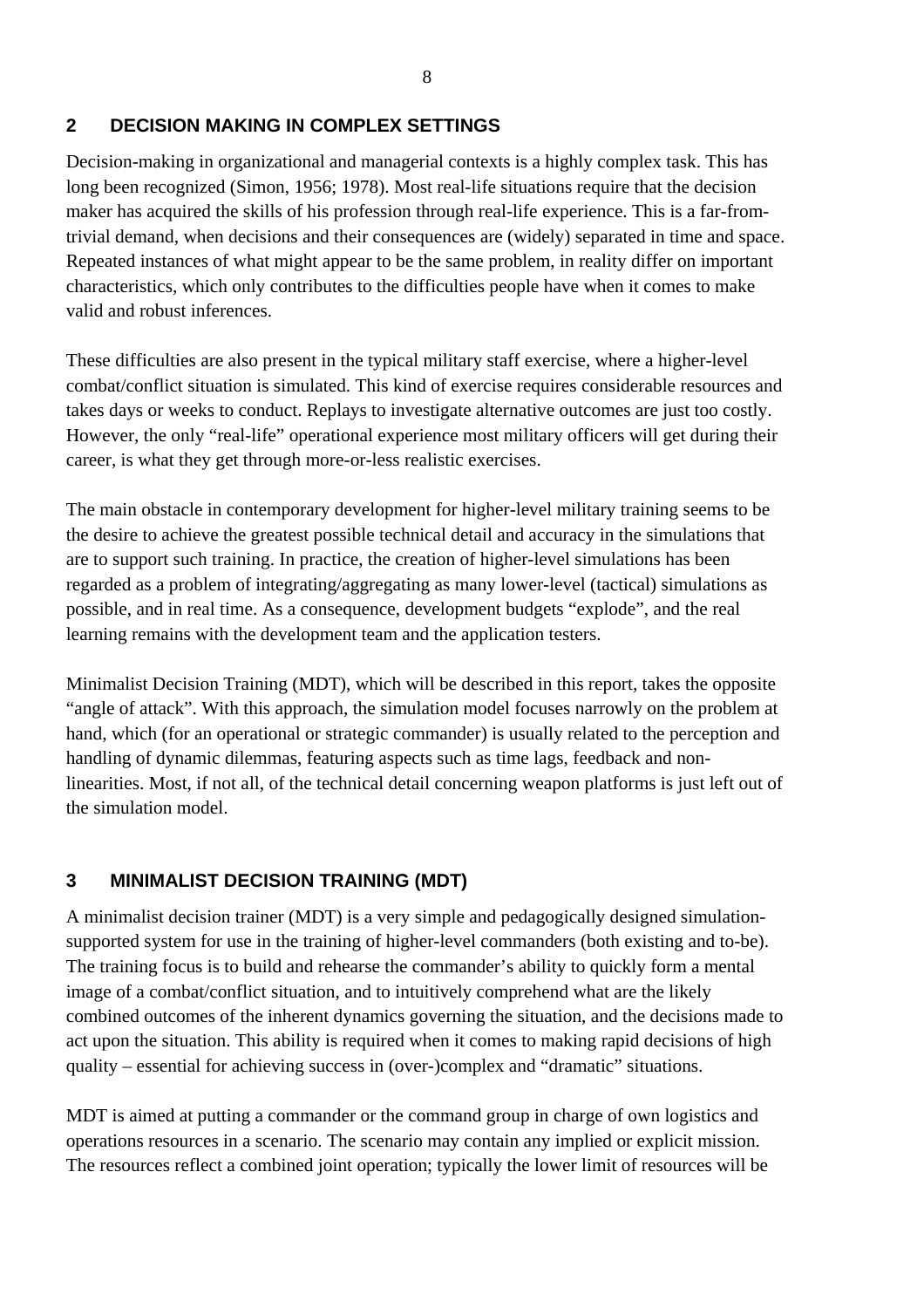<span id="page-10-0"></span>less than a hundred units representing land, sea and air resources, with upper limit being less than a thousand. The representation need not be restricted to the military organization – political, psychological, economical, and legal means of exerting influence may also be included.

MDT belongs to a class of training solutions referred to as "Management Flight Simulators" (MFS) – a term invented at MIT's Sloan School of Management (Bakken et al, 1992). Instead of individuals flying a simulated aircraft, a management team "flies" the corporation, creating products that "fly in the marketplace" through making appropriate strategic, operational and tactical decisions. MDT represents the best of tabletop war games and MFS for its players: the operational level commander – or more typical – his associated command group.

Isaacs and Senge (1992) argue that microworlds used in a training context will alleviate many, if not most, of the so-called "barriers to learning" in dynamic environments. There is an apparent risk, however, that such tools – simplified as they are, and often to the extreme – could be misused. An example of such misuse could be to support short-sighted/narrow-minded views and policies, arising (more or less consciously) because of inaccurately formulated models or of misinterpreted feedback from the model.

# **4 DESCRIPTION OF THE VECTURA GAME**

The game is about decision-making regarding logistics in an international operation. The player`s role in the game will be as commanding chief for the Norwegian part of the operation. The player will get a mission from the operations internationally commanding chief. The mission has a time limit (day of deployment, day of redeployment) and a defined need of capacity to meet. From his own authorities the player will receive a grant that is supposed to cover all costs regarding the mission.

The game has two phases where the first one is a planning phase and the second an operation phase.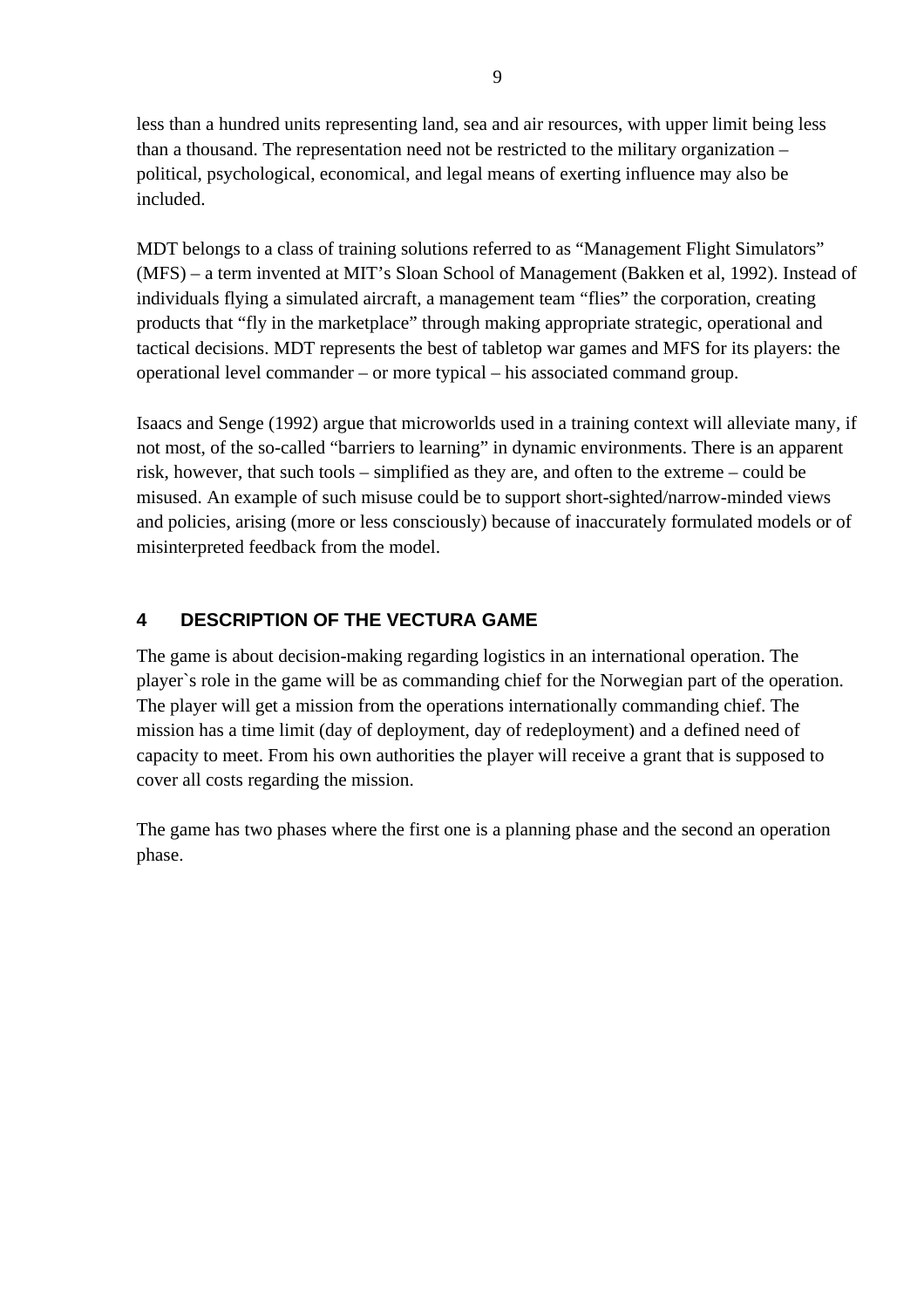

*Figure 4.1: The game's two phases: Planning phase and operation phase*

In the planning phase the player can experiment with different alternatives for solving the mission. For each alternative the player will receive feedback (estimate) from his staff: whether the alternative can be accomplished with the resources given, and also if the alternative gives the capacity needed to solve the mission. When the player is done with the planning phase and has decided on a plan, the player can go to the operation phase and carry it out.

In the operation phase the player will get daily reports about economics, resource status etc. from the area of operation. In this phase the player will also be met with challenges and dilemmas. Some of these challenges will rapidly increase in magnitude if not acted upon. The player's responsibility will be to intervene with the right measures at the right moment that will see to that the mission can be fulfilled with the resources available.



*Figure 4.2: The game's course of events*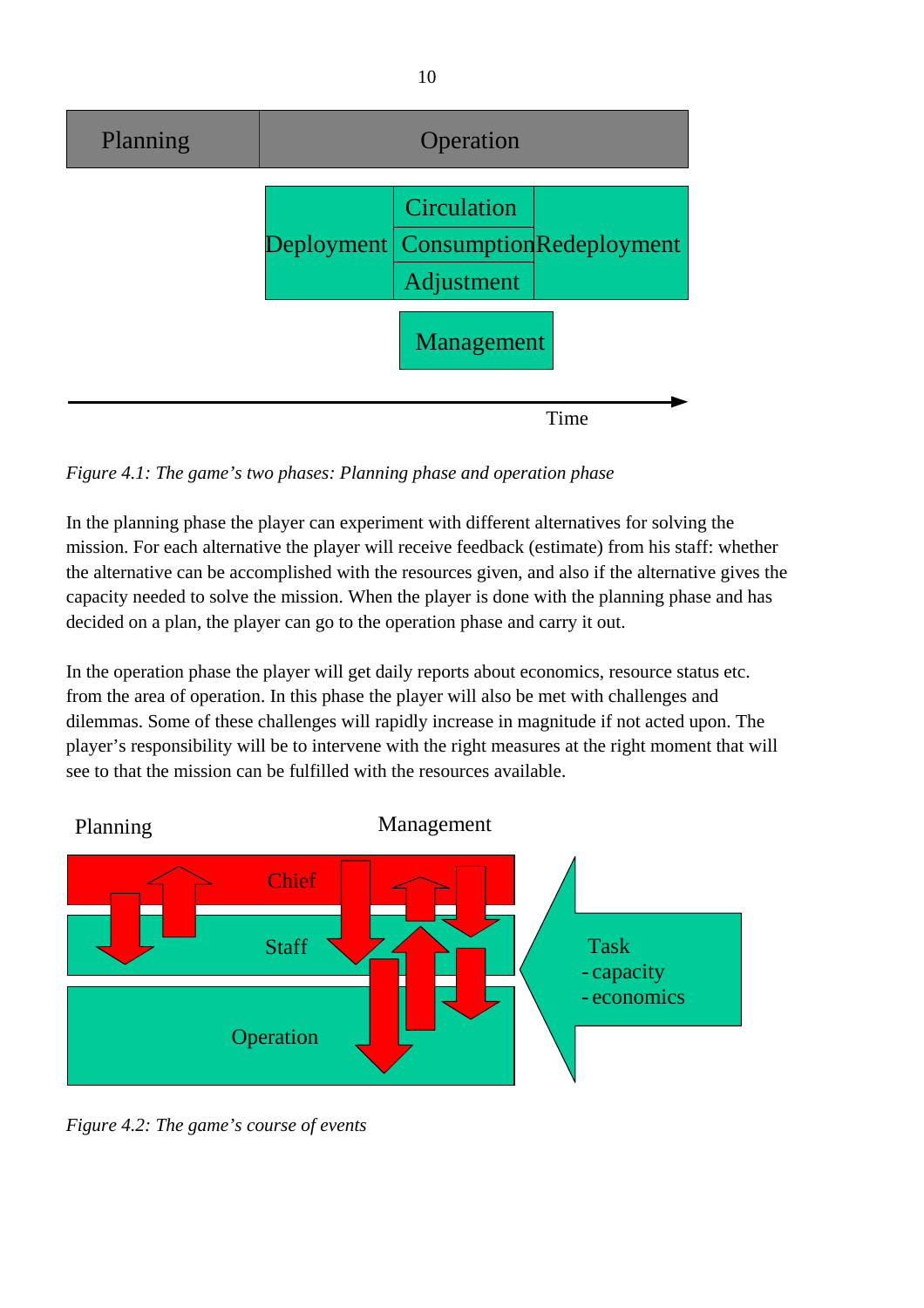### <span id="page-12-0"></span>**5 MODEL STRUCTURE**

#### **5.1 The structure of the logistics model**

In this section all the variables from the model are written in italics. The model's integrated structure is shown in appendix A.

The model has three dimensions (the number of elements in parentheses): Method of transportation (5), resource classes (7) and operation area (2). This means that a certain flow, for example transportation from the home area to the operation area, is a compound variable describing how different resource classes are being transported with various methods of transportation to different areas.

The model also describes transportation regarding:

- Deployment
- Resupply
- Circulation of personnel and materiel
- Redeployment

The central part of the model describes the physical flow of *resources in stock* (*ressurser på lager*) to *resources in the operation area* (*ressurser i operasjonsområdet*) and back (figure 3.2). If it is not enough *resources in stock* (*ressurser på lager*) then it will be refilled by the variable *stockbuilding* (*lageroppbygging*). When the stocks are big enough the resources will be *loaded*  (*lastet*) on boat/truck/aircraft depending on which method of transportation chosen. During *transportation of* resources (*transport av ressurser*) accidents can happen and it will create *loss* (*tap*). After some time the resources will reach the operation area where they will be *unloaded* (*losset*). *Resources in the operation area* contains seven classes: Personnel (Personell), transport platform (transport plattform), firing platform (ildgivende plattform), supplies (proviant), consumables (forbruksvare), fuel (drivstoff) and ammunition (ammunisjon), where the four last classes are being used as *running consumption* (*driftsforbruk*) and *maintenance consumption* (*vedlikeholdsforbruk*) for the first three classes. When the personnel and platforms have been in the operation area for a while they will be transported back home for circulation, leave of absence, repairs etc. (*Return loading* (*Retur lasting*), *return of resources* (*retur av ressurser*), *loss during return* (*tap under retur*) and *return unloading* (*returlossing*))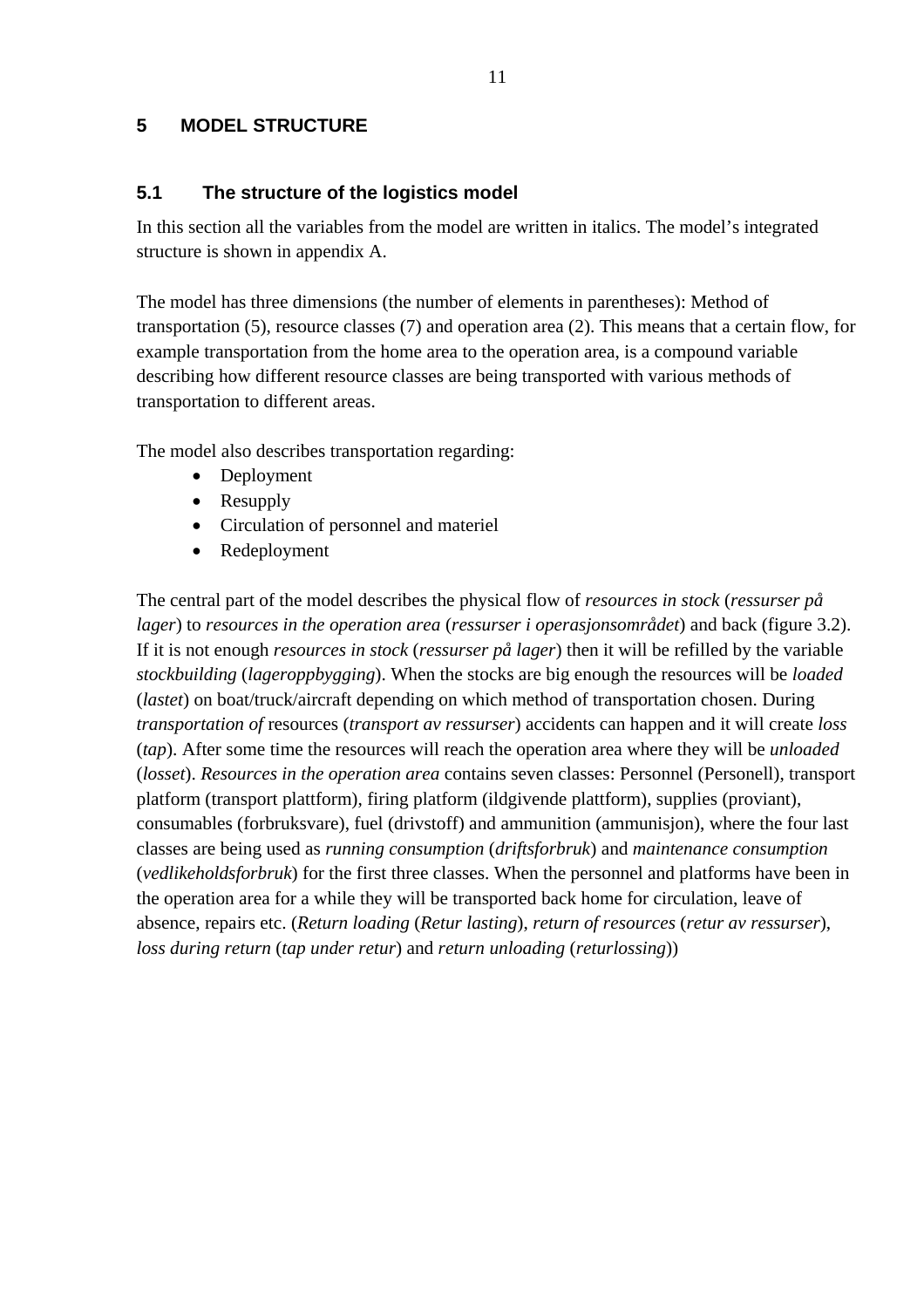<span id="page-13-0"></span>

*Figure 5.1: The core of the model* 

The model is designed such that the game leader among other things must set values for the variables *time for finished deployment (tidspunkt for ferdig deployering)*, *time for redeployment (tidspunkt for redeployering)* and *maximum transport capacity (maks transportkapasitet)* before the game starts. Based on a scenario the player must choose method of transportation and – distribution and *desired resources in the operation area* (*ønskede ressurser i operasjonsområdet*). With these choices made the game can be run without intervention from the player, just based on plans and decisions on a lower level that the model itself executes. But, during the game the player probably have to take new decisions to compensate for adjustments for own mistakes and external events.

# 5.1.1 Deployment

The player has to choose *desired resources in the operation area* (*ønsket ressurs i operasjonsområdet*) that is perceived necessary to achieve the *desired capacity* (*ønsket kapasitet*) (appendix A.1). In addition the player has to decide *desired transportation* (*ønsket transport*) that implies choosing how big a portion of each of the resource classes that is to be transported with a particular method of transportation (appendix A.2). With this basis, the model will on its own start deployment on the right time for the different methods of transportation, such that the deployment is finished till *time for finished deployment.* Deviation from the planned deployment, for example as a consequence of actual *time of transportation* being longer than *expected time of transportation*, must be handled by the player.

# 5.1.2 Consumption

The units will be sent with enough supplies a number of days, "days of own supplies" *DOS*, in the deployment phase. Based on consumption, a minimum of consumption that should always be available *DOS minimum*, and *expected time of transportation* there will at *time for start loading consumption* start loading of consumption material (appendix A.1). The amount of consumption material that is being loaded is dependent on the sum of material going into running consumption and maintenance consumption (appendix A.3). Consumption is being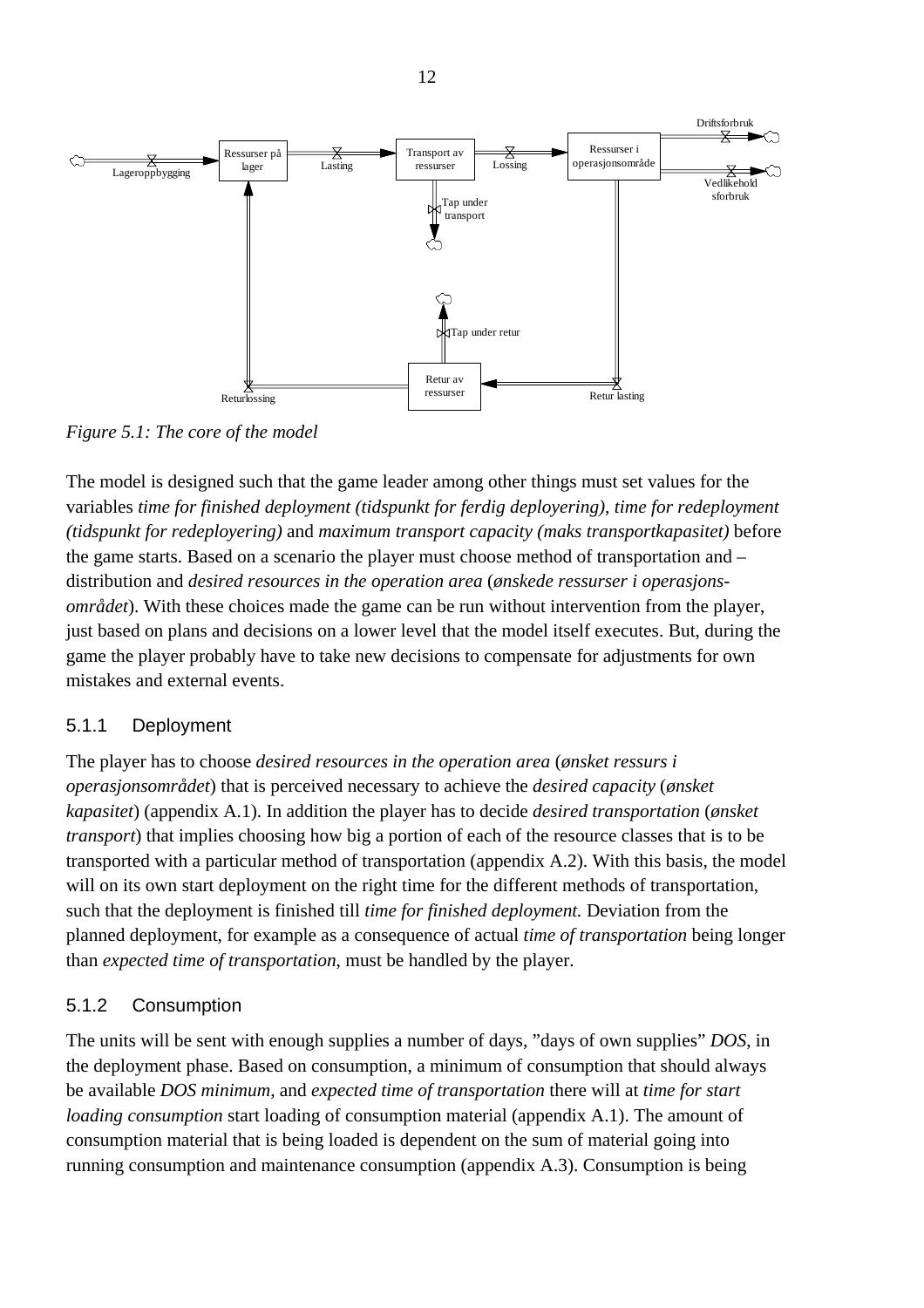<span id="page-14-0"></span>transported according to the *desired transportation* – method. Running consumption is dependent on quantity of personnel and platforms in the operation area. Maintenance consumption is dependent on how many personnel and platforms there are in the operation area, and the chosen maintenance policy.

# 5.1.3 Circulation

Based on a determined *rate for circulation of personnel* (*rate for sirkulasjon av personell*) and *rate for circulation of platform* (*rate for sirkulasjon av plattform*) a certain amount of these resource classes will continuously be sent home for reconditioning and new personnel/material sent out (appendix A.3). Material that is being circulated will be transported in accordance with the chosen method of transportation.

# 5.1.4 Redeployment

On *time for redeployment* (*tidspunkt for redeployering*) all the material will be transported to the home area. Redeployment happens in accordance with the chosen method of transportation (appendix A.5).

# 5.1.5 Time of transportation

All transport will lead to wear and tear that reduces *quality on transport system* (*kvalitet på transportsystem*) (appendix A.6). If *wear and tear on transport system* (*slitasje på transport system*) is larger than the capacity *maintenance of transport system* (*vedlikehold av transport system*), then after a while the quality will be reduced. The wear and tear on transport system will be particularly large if the *utilization of transport capacity* (*utnyttelse av transportkapasitet*) is high. Reduced *quality on transport system* has consequences for *time of transportation* and can after a while reduce the ability to deliver material and supplies as planned.

# 5.1.6 Quality

Personnel and platforms that are being deployed will have a given quality. *Quality of personnel* (*Kvalitet på personell*) will during the operation deteriorate if one does not see to maintaining quality through circulation of personnel and upholding the relative joint capacity (appendix A.8). *Quality on platform* (*Kvalitet på plattform*) deteriorates if one does not see to maintenance and circulation (appendix A.7).

# 5.1.7 Capacity

The model's starting point is that the one who has described the scenario and prepared the game also has defined a *desired capacity* (*ønsket kapasitet*) which consists of values for each of the five capacities: Intelligence, logistics, fire power, mobility and protection (appendix A.9). Desired capacity is a result of *mission category* (*oppdragstypen*), the capacity need for different categories of mission and the size of the mission. *Capacity* (*Kapasitet*) can be delivered if one sees to have a sufficient and balanced amount of resources of a sufficiently good quality in the operations area. The relation between desired capacity and delivered capacity is being expressed as relative capacity. Relative capacity is an expression for the ability to fulfill the mission.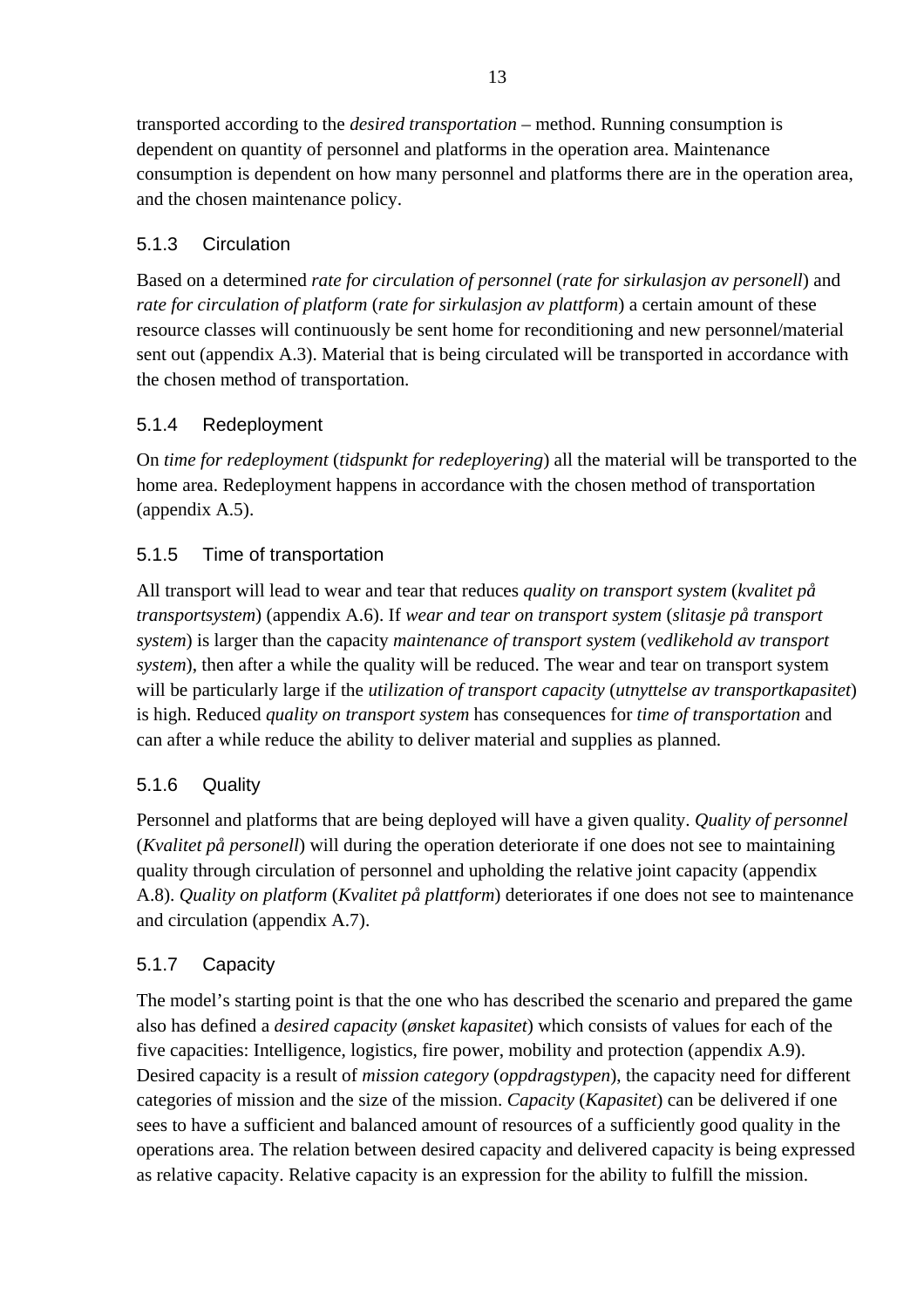# <span id="page-15-0"></span>5.1.8 Economics

Transport in connection with deployment, consumption, circulation and redeployment trigger off costs (appendix A.10). The same applies to consumption of running and maintaining the operation.

# **6 USER INSTRUCTIONS**

# **6.1 User interface for the planning phase**

By pressing the button Planning ("Planlegging") on the games first page the following user interface will appear:

|                  | <b>Planlegging</b>            |          |         |                                    |           |       |       |                        |
|------------------|-------------------------------|----------|---------|------------------------------------|-----------|-------|-------|------------------------|
| Oppdrag          |                               |          |         |                                    |           |       |       |                        |
|                  | Deployering (dag)             | 50       |         |                                    |           |       |       |                        |
|                  | Redeployering (dag)           | 150      |         |                                    |           |       |       |                        |
| Plan             |                               |          |         |                                    |           |       |       |                        |
| Trinn 1          | <b>Personell og plattform</b> | Antall   | Trinn 3 | <b>Transport</b><br>$M-2$<br>$M-1$ | $M-3$     | $M-4$ | $M-5$ |                        |
|                  | Personell                     | 'n       |         | 'n<br>'n                           | ١o        | ln    | ln.   |                        |
|                  | Transport plattform           | o        |         | lo<br>l0.                          | ١o        | lo.   | lo.   |                        |
|                  | Ildgivende plattform          | lo       |         | б<br>$\overline{0}$                | lo        | o     | lo    |                        |
|                  | $DOS$ (dager) $\overline{15}$ |          |         |                                    |           |       |       |                        |
| Trinn 2          | Forbruk                       |          |         |                                    |           |       |       |                        |
|                  | Proviant<br>$\theta$          | ١o       |         | lo<br>١o                           | ١o        | ۱o    | I٥    |                        |
|                  | Drivstoff<br>$\Omega$         | ١o       |         | lo<br>١o                           | ۱o        | ۱o    | o     |                        |
|                  | Forbruksy, 0                  | ln.      |         | ln<br>ln.                          | ln.       | ln.   | ln.   |                        |
|                  | Amm.<br>$\theta$              | I٥       |         | lo<br>$\sqrt{a}$                   | O         | I٥    | o     | <b>Beregn</b>          |
| <b>Beregning</b> |                               |          |         |                                    |           |       |       |                        |
|                  | <b>Budsjett</b>               |          |         | <b>Kapasitet</b>                   |           |       |       |                        |
|                  | Bevilget (NOK)                | 200 M    |         | Styrkestørrelse:                   | Liten     |       |       |                        |
|                  | Forbrukt (NOK)                | $\bf{0}$ |         | plan 1                             | Kapasitet |       |       | Ny plan                |
|                  | Rest (NOK)                    | 200 M    |         | Etterretning                       |           |       |       |                        |
|                  |                               |          |         | Logistikk                          |           |       |       | <b>Start operasjon</b> |
|                  |                               |          |         | Ildkraft.                          |           |       |       | <b>Utskrift</b>        |
|                  |                               |          |         |                                    |           |       |       |                        |
|                  |                               |          |         | Mobilitet<br>Beskyttelse           |           |       |       |                        |

*Figure 6.1: User interface for the planning phase* 

The player`s decisions will be recorded by typing numbers in the columns with a white background.

# 6.1.1 Decision-making in the planning phase

The decisions the player has to make in the planning phase can be divided into: (1) Personnel (Personell), platform (plattform) and DOS, (2) consumption (forbruk) and (3) transportation (transport). See figure 4.7.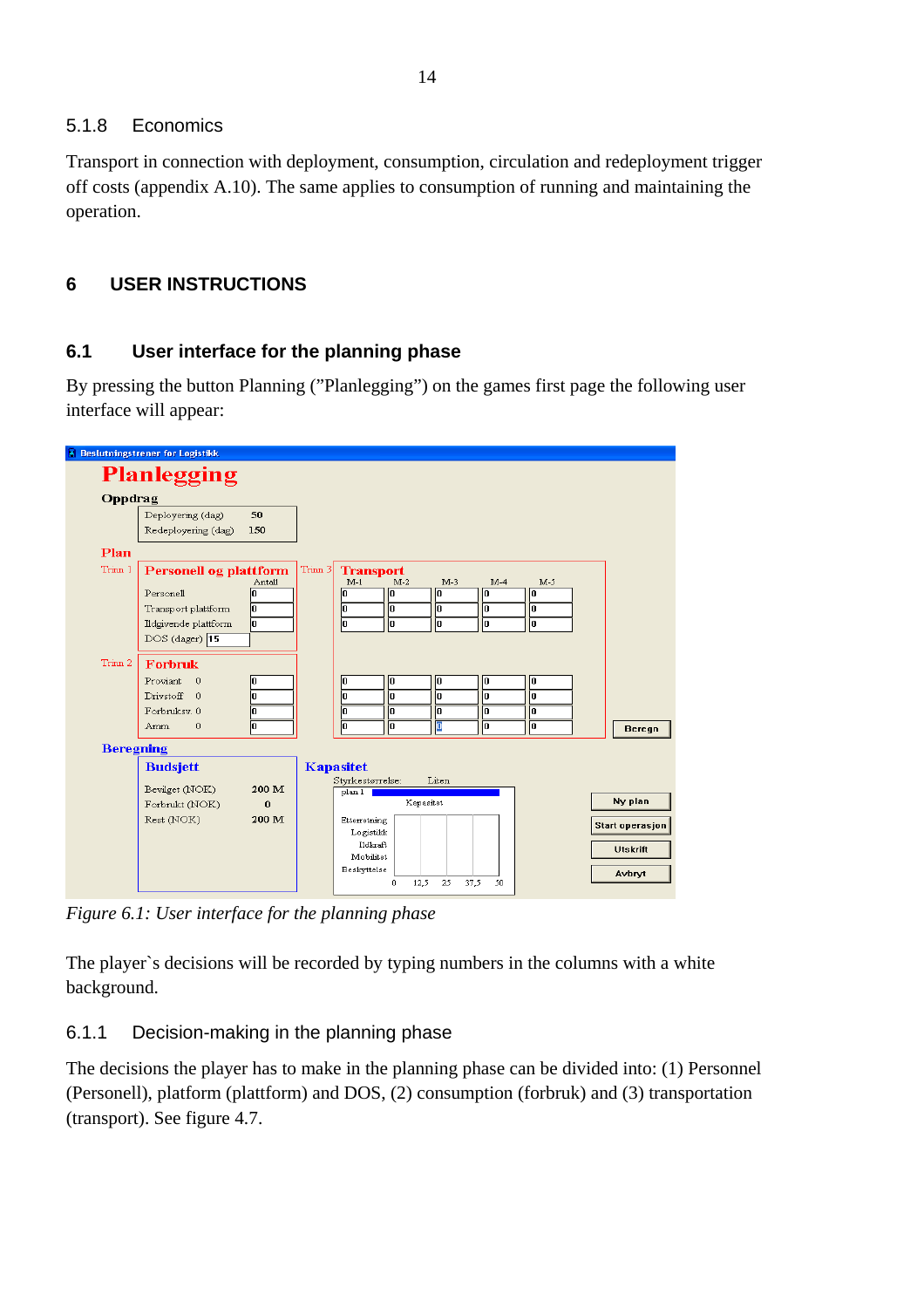#### <span id="page-16-0"></span>Personnel, platform and DOS:

From a given scenario the player has to decide how many persons, transportation platforms, firing platforms and number of DOS (Days of own supply) that is desired in the operation area.

# Consumption:

After having recorded the number of personnel, transport platforms, firing platforms and DOS, the player can use the button compute (beregn). The model will then compute the need of the four resource classes: Supplies, fuel, consumables and ammunition. In the figure 4.7 the numbers in the left column are computed values and the numbers in the right column are selfdefined values. If the player wishes to use the computed values then he must avoid typing numbers in the right column.

# Transportation:

When the player has decided how many of personnel, transport platforms, firing platforms, supplies, fuel, consumables and ammunition that is desired in the operation area, the player have to decide how these resource classes are going to be transported to the operation area. There are five different methods of transportation to choose from. For each resource class the player has to decide how many percent of the class that is to be to be transported with the different methods.

When the player is done typing in all the necessary values then push the button compute (beregn). The model will then run through the mission`s duration, and deliver information about the chosen plan.

# 6.1.2 Information in the planning phase

Information in the planning phase can be divided into three main categories: Mission (Oppdrag), budget (budsjett), and capacity (kapasitet). See figure 4.7.

# Mission:

Mission information displayed continuously: (1) Which day the forces are going to be finished with deployment to the operation area (Hvilken dag styrkene skal være ferdig deployert til operasjonsområdet) and (2) which day the forces are going to be finished with redeployment to the home area (hvilken dag styrkene skal være ferdig redeployert til hjemmeområdet).

# Budget:

For each plan the player tries out, the staff will compute how much it will cost to implement this plan. This cost has to be seen in connection with the grant given.

# Capacity:

For each plan the player tries out, the staff will compute the capacity that is being generated for the five capacity areas. After that one takes the capacity one by one of the capacity areas and divides these on the total capacity, and get the columns shown in figure 4.8.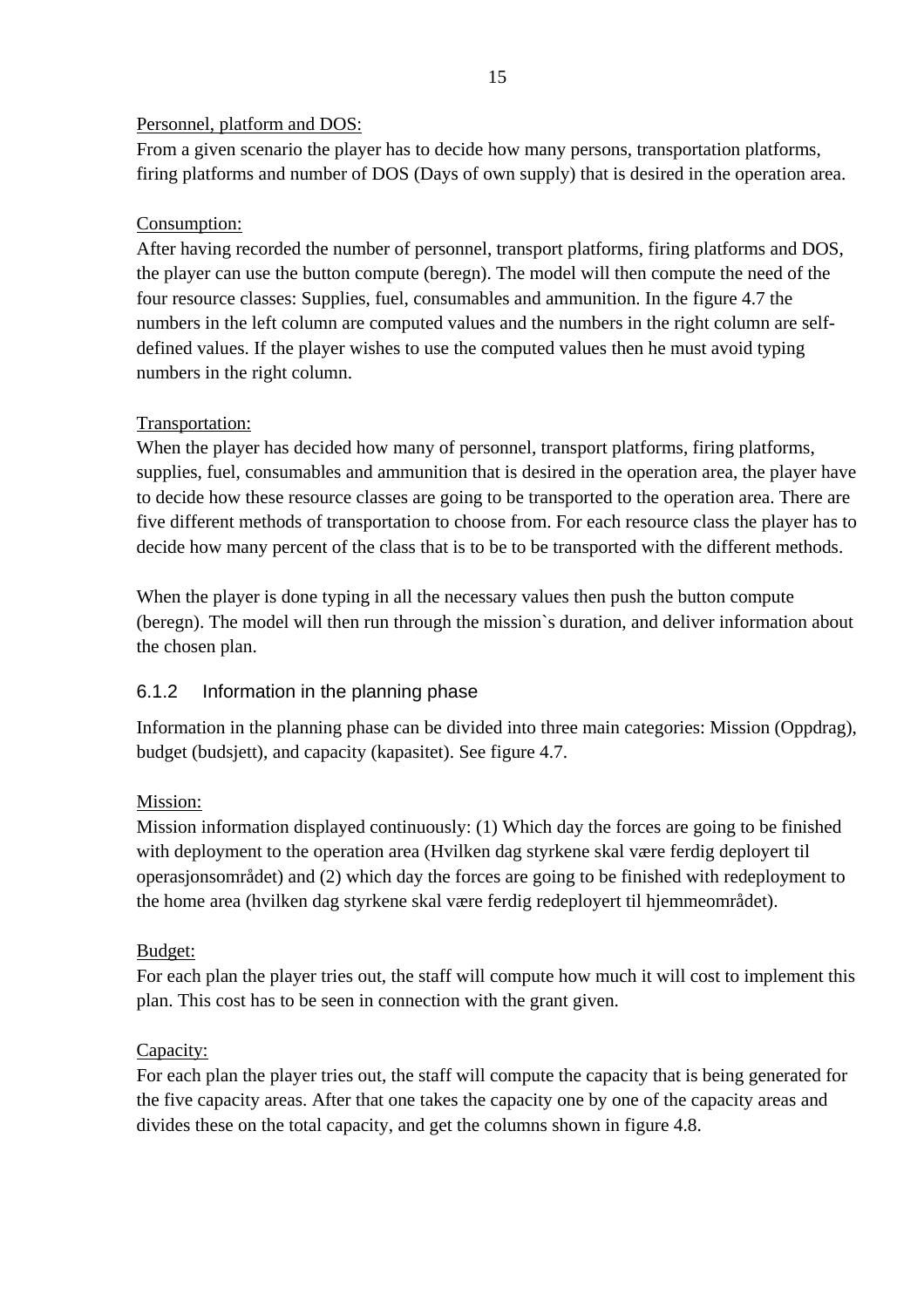<span id="page-17-0"></span>

*Figure 6.2: Computed relative capacity for a given plan* 

# **6.2 User interface for the operation phase**

The user interface for the operation phase is shown in figure 4.9 where the player`s decisions are being recorded in the columns with a white background.

| <b>A</b> Beslutningstrener for Logistikk      |               |                                     |                  |                |                  |             |                      |                      |        |           |
|-----------------------------------------------|---------------|-------------------------------------|------------------|----------------|------------------|-------------|----------------------|----------------------|--------|-----------|
| Oppdrag                                       | <b>Policy</b> |                                     |                  |                |                  |             |                      |                      |        |           |
| Dager                                         | $\Omega$      |                                     | Vedlikeholdsrate |                | Sirkulasjonsrate |             | Ønsket slakk         |                      |        |           |
| Dag for ferdig deployering                    | 50            | Plattform                           | n                |                | 0.05             |             | 2                    |                      |        |           |
| Dag for ferdig redeployering                  | 150           | Personell                           | 0                |                | 0.01             |             |                      |                      |        |           |
| <b>Ressurser og transport</b> 2               |               |                                     |                  |                |                  |             | <b>Ressursstatus</b> | ?                    |        |           |
| Ønsket<br>ressurs                             | M1            | Transportmetode %<br>M <sub>2</sub> | M <sub>3</sub>   | M <sub>4</sub> | M <sub>5</sub>   | Sum %       | Antall<br>deployert  | Prosent<br>deployert | Status |           |
| Personell<br>0                                | 0             | lo.                                 | lo.              | I٥             | 0                | $\mathbf 0$ | $\mathbf 0$          | 0,0                  |        |           |
| Trans.plattform<br>0                          | l0            | I٥                                  | I۵               | I۵             | I۵               | 0           | $\mathbf{0}$         | 0.0                  |        |           |
| Ild.plattform<br>$\mathbf{u}$                 | lo.           | I٥                                  | ln               | In             | lπ               | $\Omega$    | $\theta$             | 0,0                  |        |           |
| Proviant<br>0                                 | lo.           | lo.                                 | I٥               | I۵             | I٥               | 0           | $\theta$             | 0.0                  |        |           |
| Drivstoff<br>n.                               | lo.           | I٥                                  | lo.              | I٥             | o                | 0           | 0                    | 0.0                  |        |           |
| Forbruksvare<br>0                             | lo.           | I٥                                  | I٥               | I٥             | I٥               | $\Omega$    | $\theta$             | 0.0                  |        |           |
| Ammunisjon<br>0                               | o             | lo                                  | lo               | o              | 0                | $\Omega$    | $\mathbf 0$          | 0,0                  |        |           |
| Ledig tr.kap.                                 | 100           | 100                                 | 100              | 100            | 100              |             |                      |                      |        |           |
| Kvalitet tr.svs.                              | 10.000        | 50.000                              | 200.000          | 500.000        | 1 <sub>M</sub>   |             |                      |                      |        |           |
| <b>Kapasitet</b><br>Styrkestørrelse:<br>Liten | Status        | Økonomi                             |                  | $\boxed{?}$    |                  |             | <b>Målvariabler</b>  |                      |        |           |
| plan 1                                        |               |                                     | Bevilget         | Forbruk        | Rest             | Status      |                      | Verdi (%)            | Status |           |
| Kapasitet                                     |               | Totalt                              | 200 M            | $\mathbf{0}$   | 200 M            | ۰           | Kapasitet            | 0.0                  |        |           |
| Etterretning                                  | ۰             | Per uke                             | 14 M             | $\mathbf{0}$   | 9.333 M          | ۰           | Kost/eff             | 0.0                  |        |           |
| Logistikk                                     | $\bullet$     | Sist uke                            | 14 M             | $\mathbf{0}$   | 14 M             | $\bullet$   | Nasj sjef            | 100,0                | ۰      |           |
| Ildkraft                                      | $\bullet$     | <b>Kvalitet</b>                     |                  |                |                  |             | Måloppnåelse         | 0,0                  | o      | Gå videre |
| Mobilitet                                     | $\bullet$     |                                     |                  | Verdi (%)      |                  | Status      |                      |                      |        | Hent plan |
| Beskyttelse                                   | $\bullet$     | Plattform                           | 100.0            |                |                  | ۰           |                      |                      |        |           |
| 37.5<br>0<br>12,5<br>25                       | 50            | Personell                           | 100.0            |                |                  | $\bullet$   |                      |                      |        | Avslutt   |

*Figure 6.3: User interface for the operation phase* 

# 6.2.1 Decision-making in the operation phase

Decisions the player has to make in the operation phase are: Desired resources in the operation area (Ønsket ressurser i operasjonsområdet), desired transportation (ønsket transport), circulation rate (sirkulasjonsrate), maintenance rate (vedlikeholdsrate) and desired slack (ønsket slakk). See figure 4.9.

Desired resources in the operation area:

The player has to decide how much of each of the seven resource classes that is desired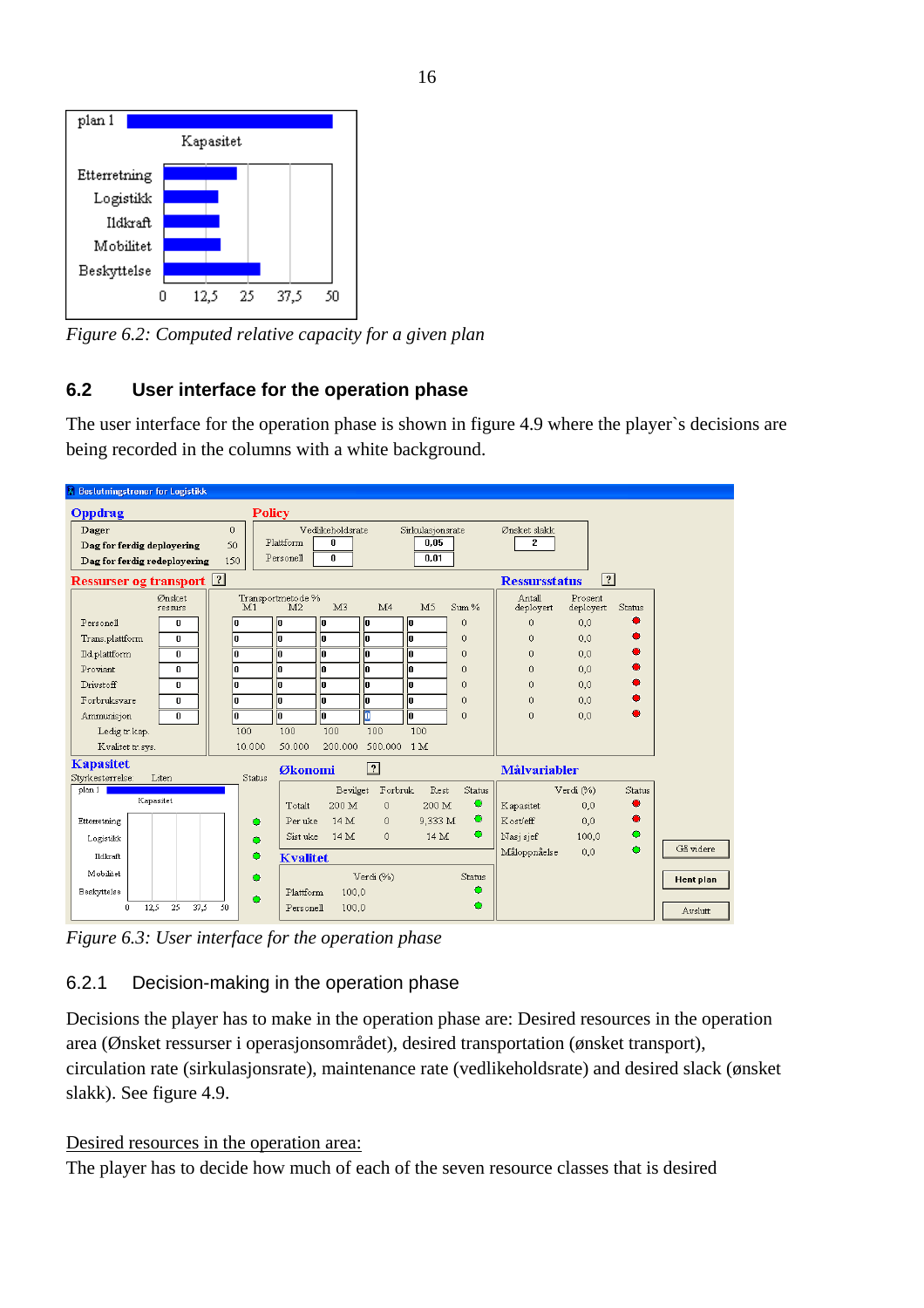<span id="page-18-0"></span>deployed to the operation area based on the capacity that is desired to be available in the operation area.

#### Desired transportation:

When the player has decided on the amount of resources that is desired in the operation area, he must decide how the resources are going to be transported. The player has a choice between five different methods of transportation where each of them has a transportation time, cost and maximal transport capacity tied to it. The player must then decide how many percent of a resource that is going to be transported by the different methods of transportation.

### Circulation rate:

For the circulation rate there are two decisions to make, one for platforms and one for personnel. The player has to choose a decimal number (fraction) between 0 and 1. This decimal indicates how many percent (decimal\*100) of the platforms or the personnel that are daily sent home for exchanging or leave of absence etc.

### Maintenance rate:

The player has to set a value between 0 and 1 for maintenance rate for platforms and personnel. Maintenance rate for platforms affects the consumption of maintenance material, and as such will increase the need for resupplies with the consequences it will have for economics, transport system etc. Maintenance rate for personnel affects maintenance consumption and so will increase the need for resupplies. Measures that will increase the maintenance rate are for example rest and welfare measures.

#### Desired slack:

The player can enter a value for desired slack, a value that decides how long time in number of days that is desired allocated to unforeseen events in the time of deployment. This can cause the desired resources to be brought forward before the deployment time is over; something that will indicate that running and maintenance consumption starts before it is necessary. On the other hand if there is no slack, the desired resources can get to the operation area too late, and as a consequence get trouble with satisfying the capacity needed for the mission.

# 6.2.2 Information in the operation phase

There are eight main categories of information the player gets in the operation phase: Mission (Oppdrag), methods of transportation (transportmetode), resource status (ressursstatus), capacity (kapasitet), economics (økonomi), goal variables (målvariable), quality (kvalitet) og messages (meldinger). See figure 4.9.

#### Mission (Oppdrag):

**Days (Dager):** This number shows how many days the game has lasted.

**Date for finished deployment (Dato for ferdig deployering):** This number says how many days it should take from the game starts to the desired resources are going to be in place in the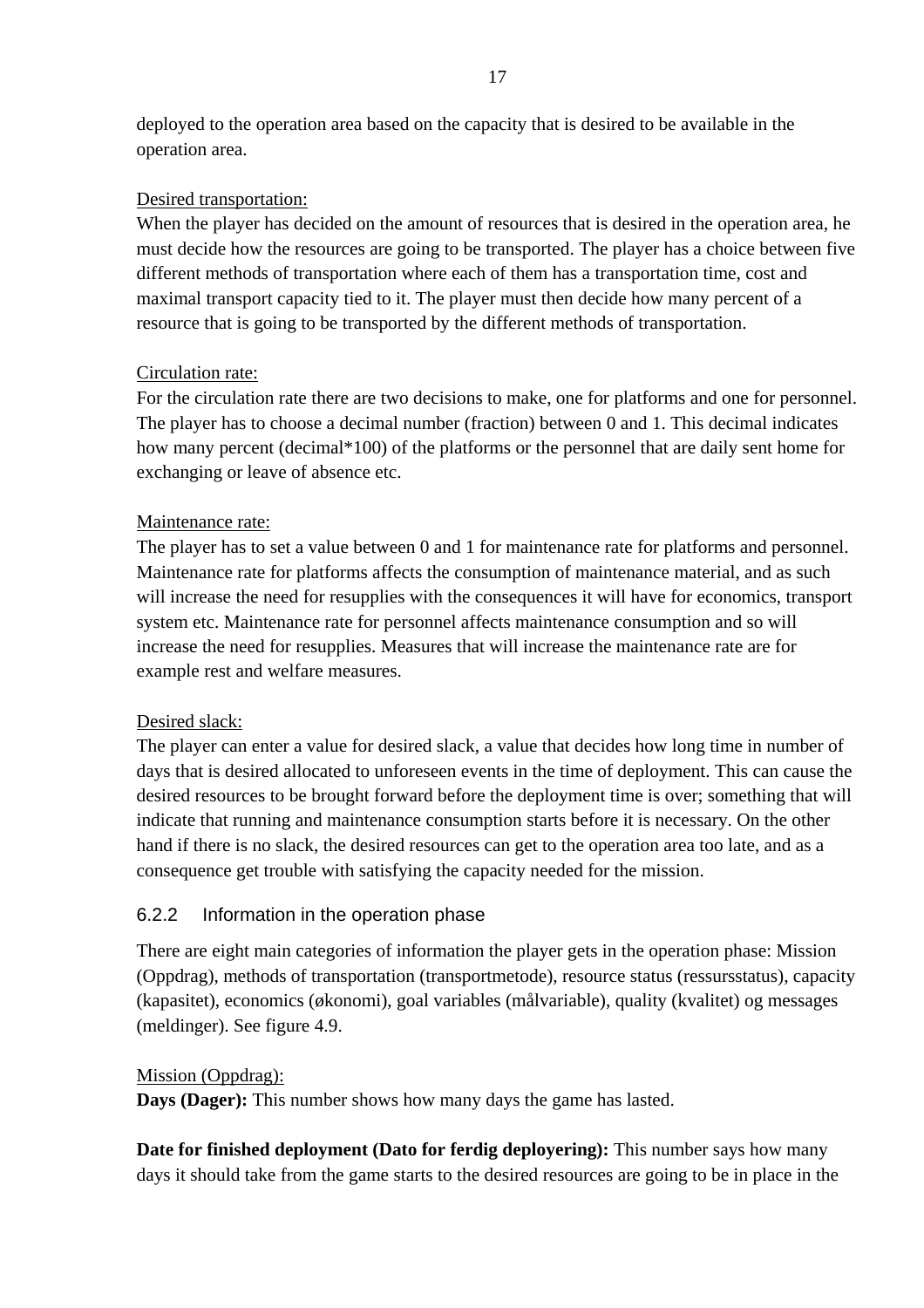operation area.

**Date for finished redeployment (Dato for ferdig redeployering):** This number says how many days it should take from the game start to all of the resources that is not consumed is back in the home area.

#### Methods of transportation (Transportmetode):

**Sum %:** This number is the sum of the percentages the player has entered for the methods of transportation for each resource class. This number should be 100. If the number is smaller than 100, for example 90, then this will mean that 90% of the resource will be sent to the operation area, and if the number is bigger than 100, for example 110, then this will mean that 110% of the resource will be sent to the operation area.

**Free transport capacity (Ledig transportkapasitet):** This number says how many percent of the maximum transport capacity for each method of transportation that is free.

**Quality of the transport system (Kvalitet transportsystem):** This is a number between 0 and 100 that indicates the current quality level of the transport system, a number that can be different for the five methods of transportation. If this quality is getting low the consequences will be that the transport time to that/those methods of transportation it concerns will increase, and thereby risk that the resources do not get on time where it should be.

#### Resource status (Ressursstatus):

**Number of deployed (Antall deployert):** For each resource class it will during the game be reported how much/many there is available of it in the operation area.

**Percent deployed (Prosent deployert):** These values are the percentages that will appear by taking the number of deployed divided by desired resources in the operation area for each resource class.

**Status (Status):** This is a "traffic light" that varies between red, yellow and green and it indicates if the condition is as it should be between desired resources in the operation area and the number of deployed. There is a light for each resource class.

#### Capacity:

**Capacity diagram (Kapasitetsdiagram):** The columns in the diagram represent the different capacity types and their relatively capacity. The values result from the relation between capacity being generated for the five types of capacities and the total capacity (see figure 4.10).

**Status (Status):** This is a light that varies between red, yellow and green, and indicates how the capacity in the operation area satisfies the mission`s capacity need. There is a light for each capacity type (see figure 4.10).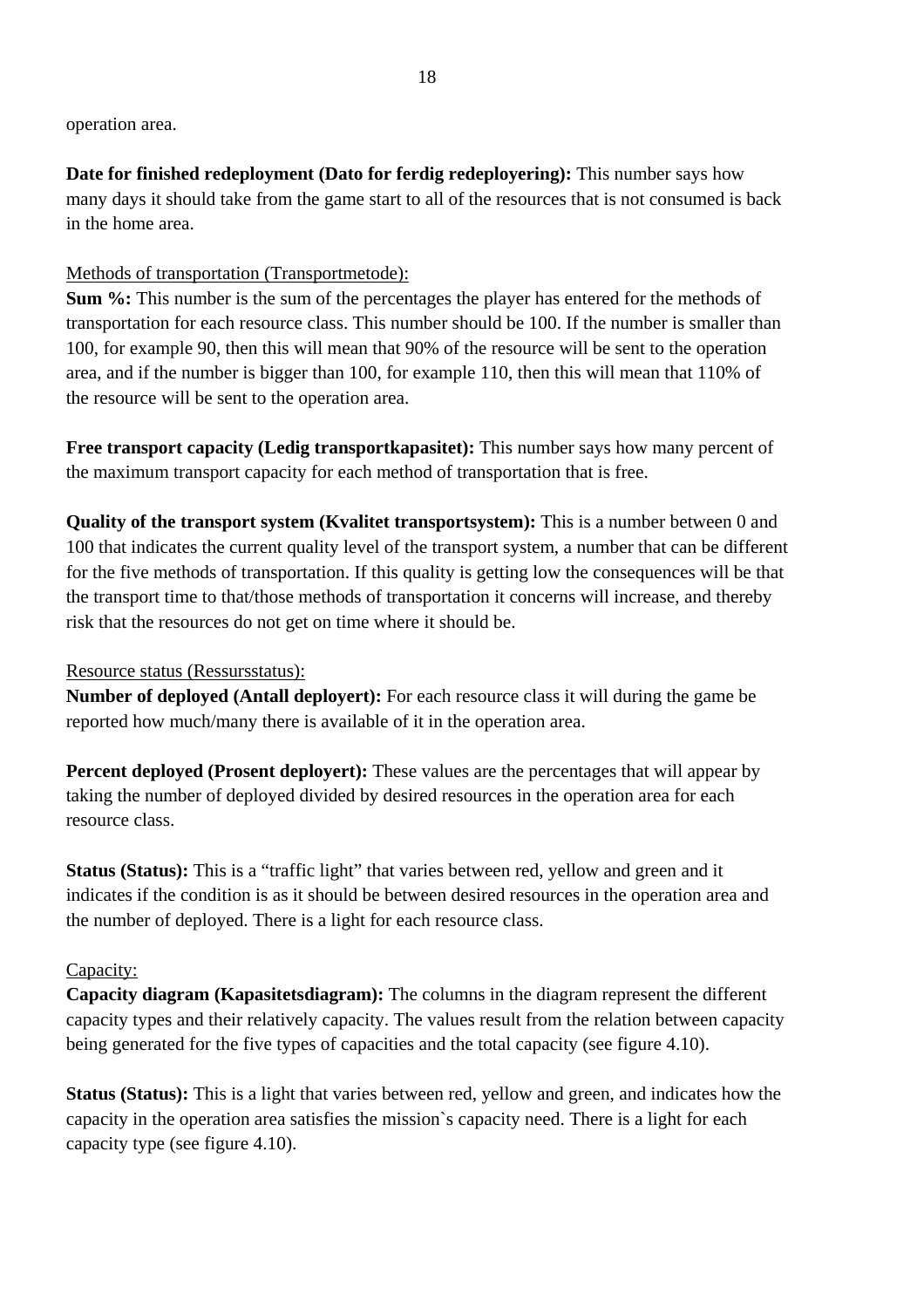

*Figure 6.4: An example of capacity diagram and status* 

#### Economics:

Information about economics is divided into the following three categories: Total (Totalt), per week (per uke) and last week (sist uke).

### **Total (Totalt):**

*Granted (Bevilget)* describes how much money is available for the whole operation. *Consumed (Forbrukt)* describes how much money has been used until now in the operation. *Remainder (Rest)* describes how much money is left for the rest of the operation. *Status (Status)* is a traffic light that describes the relation between money granted and money consumed.

#### **Per week (Per uke):**

*Granted (Bevilget)* describes how much money is available on average per week. *Consumed (Forbrukt)* describes how much money is consumed ob average per week. *Remainder* (*Rest)* describes how much money is at disposal on average per week for the rest of the operation time. *Status* (*Status)* is a traffic light that describes the relation between remainder per week against average granting per week for the rest of the operation time.

#### **Last week (Sist uke):**

*Granted (Bevilget)* describes how much money was granted the last week. *Consumed (Forbrukt)* describes how much money was consumed the last week. *Remainder* (*Rest)* is equal to what was granted last week minus consumed last week. *Status* (*Status)* is a traffic light that describes the relation between money granted last week and money consumed last week.

#### Quality:

**Platform value (Plattformverdi):** This value is a number between 0 and 100. Low platform quality can cause the actual resource capacity in the operation area to be lower/poorer.

**Platform status (Plattformstatus):** This is a traffic light indicating whether the platforms are in proper condition for operations.

**Personnel value (Personellverdi):** The value is a number between 0 and 100. Low personnel quality can cause the working capacity to diminish, which can influence the mission's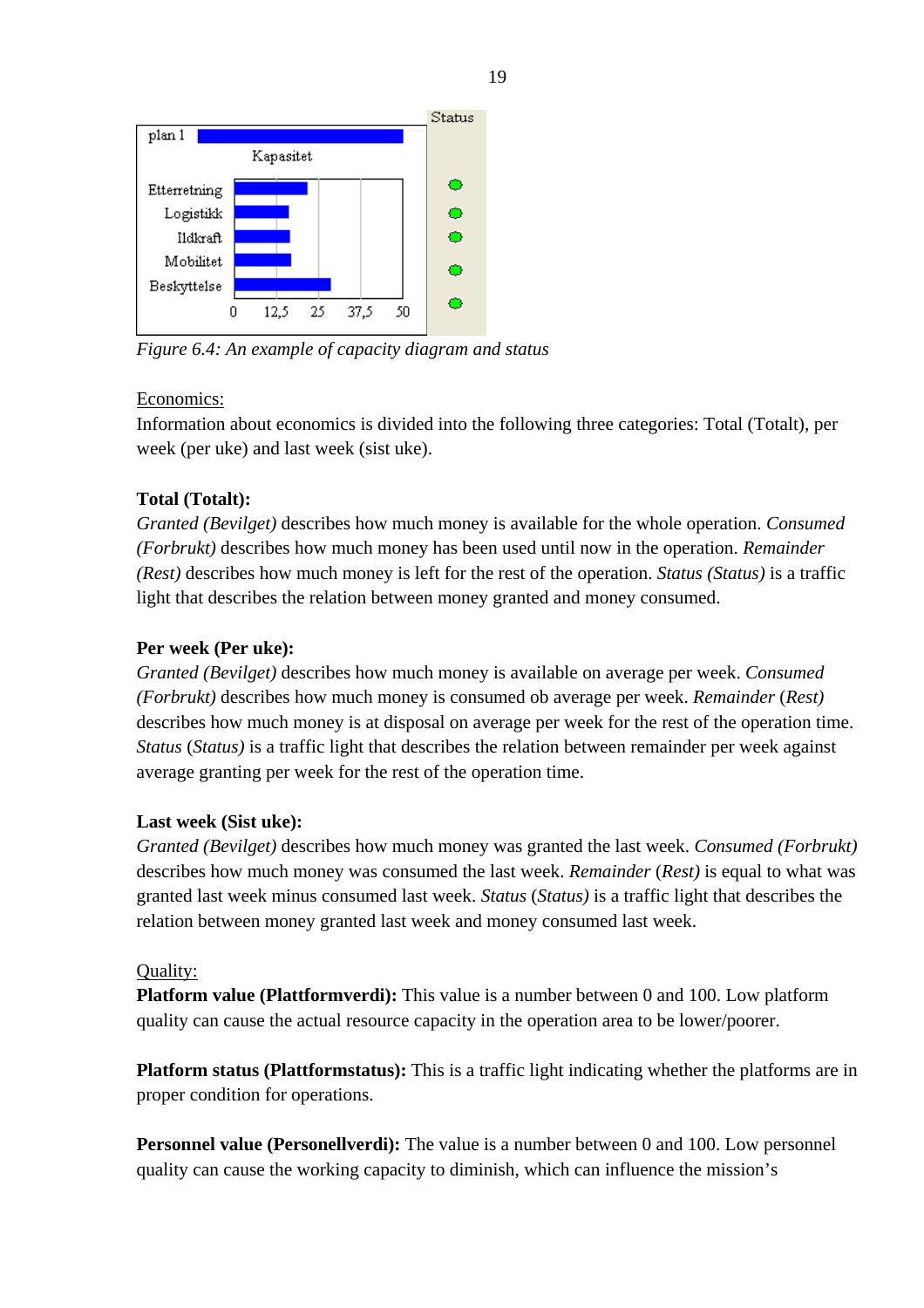execution.

**Personnel status (Personellstatus):** This is a traffic light indicating whether the personnel are capable of doing their tasks in a good way.

#### Goal variables (Målvariable):

There are four goal variables the player will be evaluated against: Capacity (Kapasitet), cost/effectiveness (kost/effektivitet), national chief (nasjonal sjef), and goal achievement (måloppnåelse).

**Capacity (Kapasitet):** This describes the relation between the actual capacity against the desired capacity for each time step.

**Cost/effectiveness (Kost/effektivitet):** This describes the relation between money consumed and the capacity achieved.

**National chief (Nasjonal sjef):** This describes the national chief's contentment with the operation. The contentment is dependent upon money consumed and goal attainment.

**Goal attainment (Måloppnåelse):** This says whether the upholding of capacity has been high enough. For example it can be that each day with an actual capacity of more than 90% of desired capacity is a day with complete goal attainment. This variable will give no value before the day when the forces are supposed to be in the operation area.

All the goal variables have two dimensions attached to them, and that is value (verdi (%)) and status (status). Value is a number bigger than 0, where a bigger number means better. Status is a light that can vary between green, yellow and red, where green is the best.

#### Messages (Meldinger):

During the game it will pop up messages on the screen about incidents in the operation area, examples could be like in figures 4.11 and 4.12.



*Figure 6.5: An example of message in the game*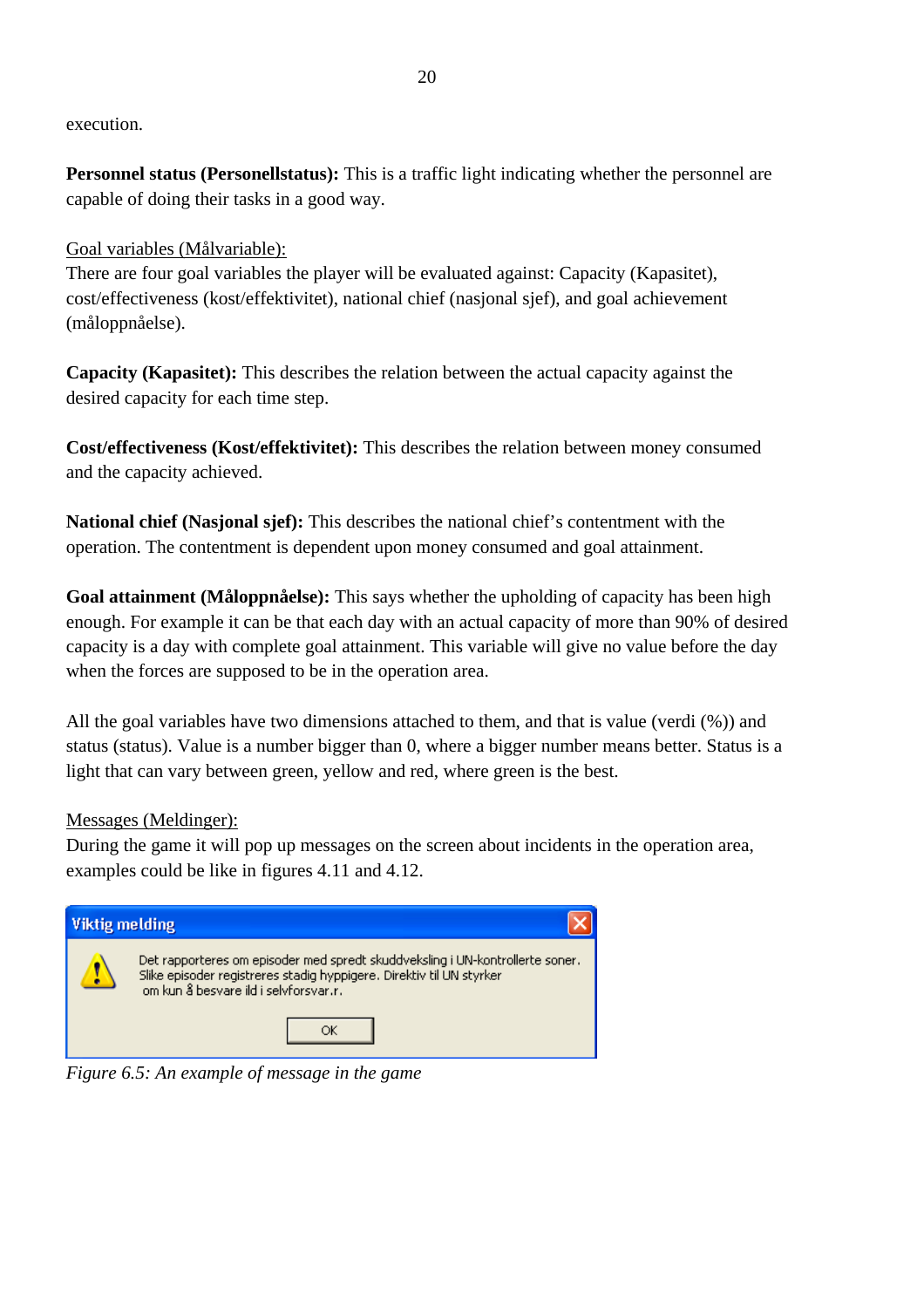<span id="page-22-0"></span>

*Figure 6.6: An example of message in the game* 

In the game there are three types of incidents that result in messages:

**Intensity (Intensitet):** For example a message about increasing combat intensity can raise the need for ammunition, then the player has to decide whether to send more ammunition to the operation area just to keep up his combat capacity.

**Refugee (Flyktning):** For example a flow of refugees entering the operation area. This will lead to an increased need for supplies in the area, and the player has to decide whether to send more supplies to the operation area just to keep up his combat capacity.

**Transportation (Transport):** A third type of incident that can happen is incidents regarding transportation. It can be a message that a supply ship is being torpedoed; resulting in that transport method M-1 being out of order for some days. Then the player has to decide how those resources being transported with M-1 are going to be transported with an alternate method for the time the method is inoperative.

The messages in the game will appear so early that it is possible for the player to be pro-active, i.e. react for example before the refugees are entering the area. These messages will be ambiguous to such an extent that the players will have consider the right remedies on their own. Later messages will give explicit message, but then it will be (a little) to late.

# **7 A PROTOTYPE TEST OF VECTURA**

A prototype of the model has been tested on 9 cadets specialising in logistics at the Norwegian War College (Army). The general impression, as reported by the cadets, clearly indicates that the model is indeed relevant for the logistics discipline. In addition, all of the cadets felt the game as very engaging.

The prototype test proved valuable for feedback on the problems and issues conveyed in the model, as well as the model complexity, presentation format and other design aspects.

An open "enquete" conducted in class, immediately following the test play session, revealed the following opinions and suggestions:

- The model provided a unified/overall picture of the logistics process, and contributed to understanding of logistics at the a high level
- The model is probably best suited to illustrate logistics operations at the strategic/operational level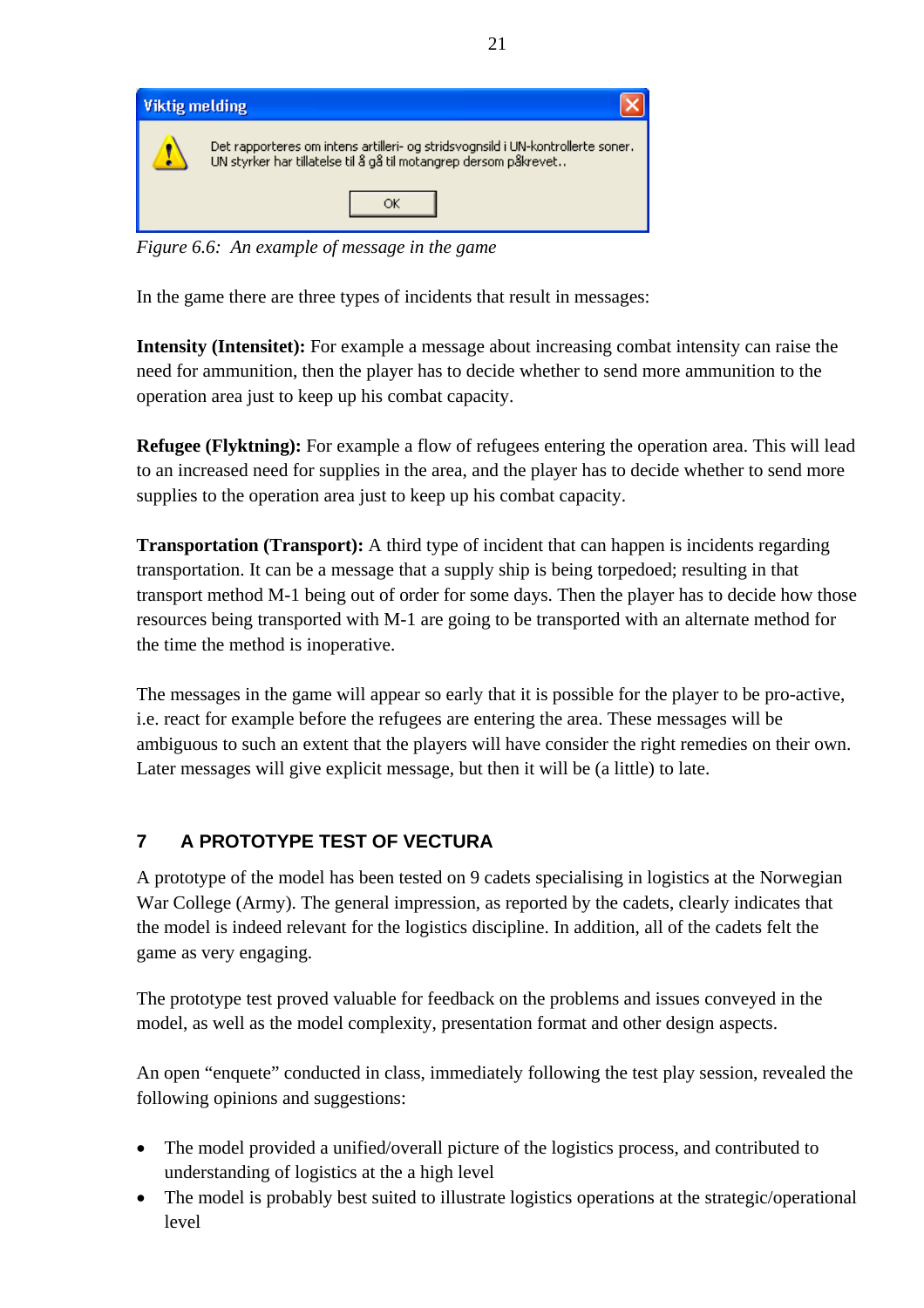- <span id="page-23-0"></span>• The scenario events (pre-programmed) could be made more sensitive to actions made bye decision makers
- The scenario could be more concrete, e.g. tied directly to a specific role or function in the logistics organisation
- The messages generated (cf. fig. 4.11 and 4.12) could be more specific, i.e. directly address the event, and possibly include a broader range of "friction" elements
- Level of difficulty could be more matched with players competence and knowledge of the task in particular, and of logistics in general

A questionnaire was also administered after the test play. The questionnaire also contained assertions related to the users' general "happiness" with the model. On a 1-6 scale ranging from "Strongly disagree" to "Strongly agree", the ratings were as follows:

| A. I would recommend this game to my fellow officers     | score: 4.00        |
|----------------------------------------------------------|--------------------|
| B. The War College should use this kind of game in class | <i>score:</i> 5.22 |

The relatively weak result on assertion A can be taken to imply that the game needs improvement, in the direction of making it more challenging. This kind of improvements can be made without altering the model itself, just the scenario parameters. However, the excellent score on assertion B implies that, when certain improvements have been made (see below), we might have a winning solution.

# **7.1 Suggested improvements**

The cadets also offered direct suggestions for improvement. These suggestions are summarized below:

General suggestion for the task:

- Greater challenges
- More information
- Greater demands from scenario and events
- More variations

Altering scenario parameters can accommodate these desires. In particular, the "variation" requirement can be met by establishing a variety of parameter sets. These sets should describe scenarios of varying context and complexity.

Detailed feedback and suggestions:

- The scenarios realism could be increased is materiel from war plans (Norwegian KOP) were incorporated
- Scenarios could contain: more friction, unexpected events, greater consequences, larger span of context and complexity, and require responses (punish lack of response)
- A data log of choices made and graphic depiction of status variables would enhance the review process
- Introduce e.g. stock costs, order costs, and weather impact on transport, and storage loss factors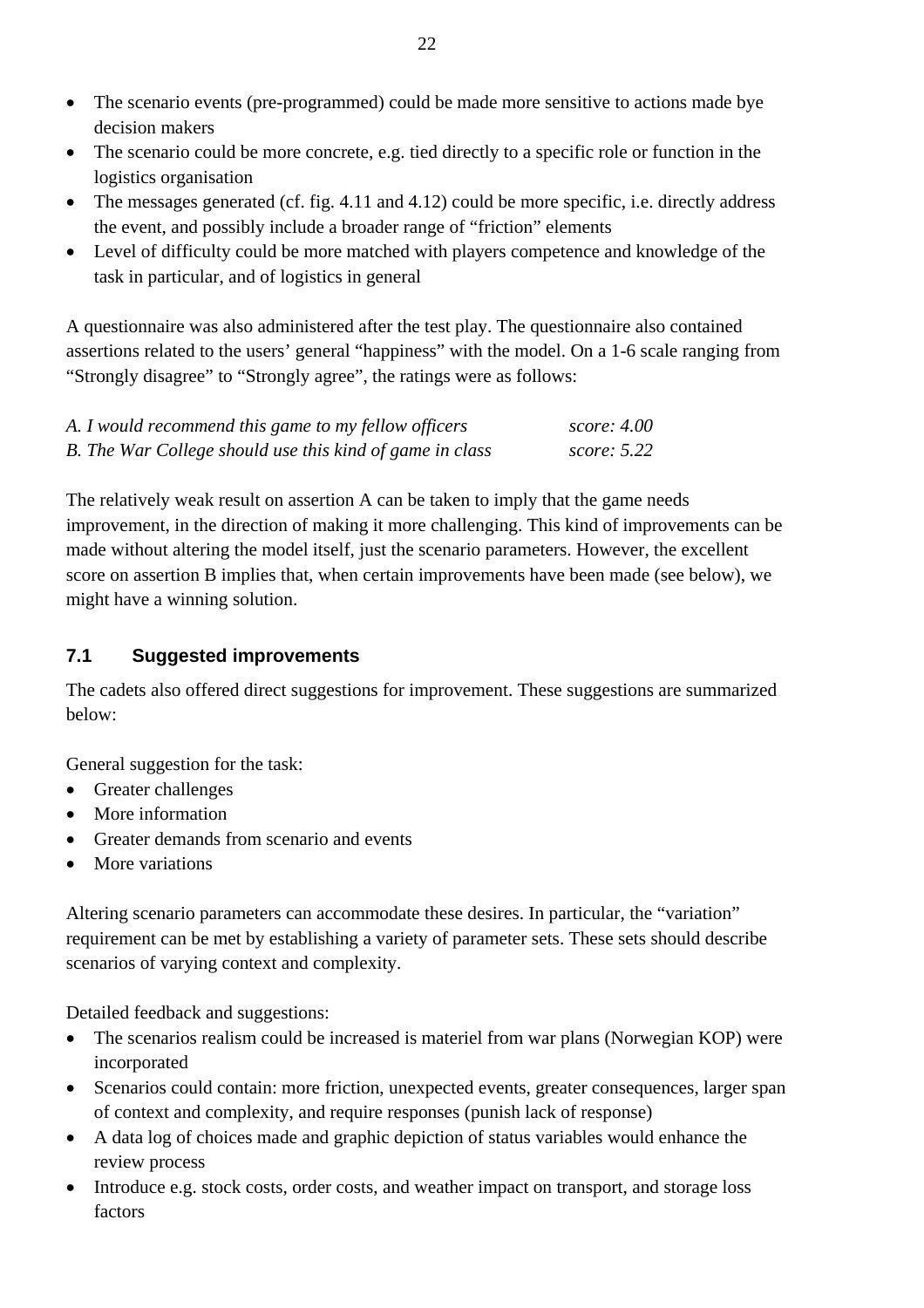- <span id="page-24-0"></span>• Introduce more explicit differentiation on low vs. high intensity conflicts, which will have implications for time resolution
- Time resolution should be greater than 1 day for commander level
- Introduce "local purchases" as mode of transportation

#### **8 CONCLUSIONS**

This report has described Vectura, a logistics model containing the following aspects: Transport, deployment, circulation, redeployment, quality, capacity and economics. The model is the key ingredient for a game where the player is making decisions as the national head of logistics in an international operation. The report has given a description of the model's structure and configuration as well as describing how to make practical use of it. A prototype of the model has been tested on 9 cadets specialising in logistics at the Norwegian War College (Army). The general impression, as reported by the cadets, clearly indicates that the model is indeed relevant for the logistics discipline. In addition, all of the cadets felt the game as very engaging. The prototype test proved valuable for feedback on the problems and issues conveyed in the model, as well as the model complexity, presentation format and other design aspects. The excellent recommendation on a questionnaire implies that when some of the suggested improvements have been made, we might have a winning solution.